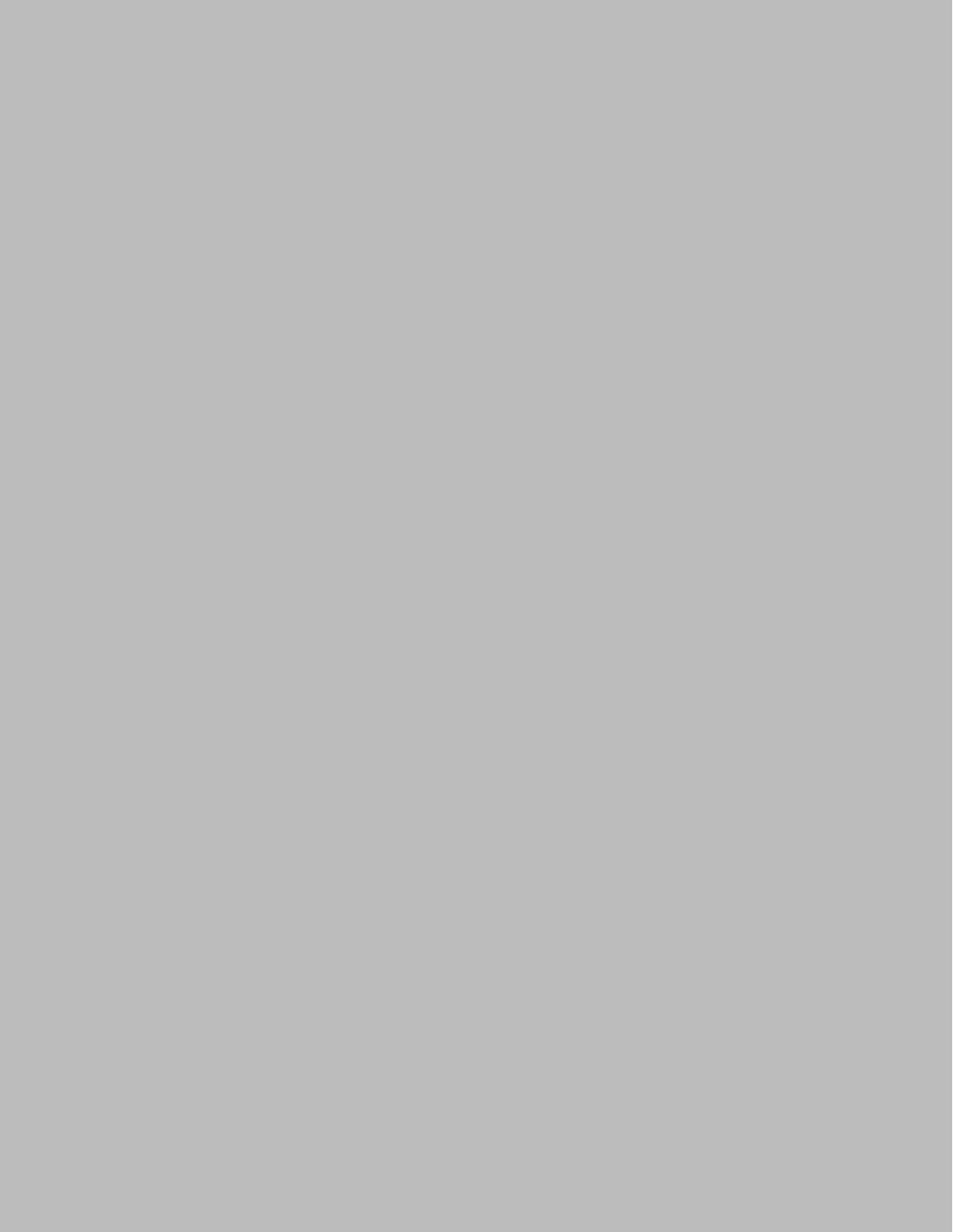**<sup>C</sup> <sup>H</sup> <sup>A</sup> PTE <sup>R</sup>**2

# **Medicare's new framework for paying clinicians**

# **Chapter summary**

The Medicare Access and CHIP Reauthorization Act of 2015 (MACRA) repealed the sustainable growth rate (SGR) system and established a new approach to updating payments to clinicians. This approach incentivizes clinicians to participate in alternative payment models (APMs). Examples of APMs could be accountable care organizations, bundled payment models, and medical homes. MACRA establishes specific criteria for "eligible alternative payment entities," which operate under one of these APMs. Essentially, MACRA establishes two paths for payment updates—a path for clinicians who participate in eligible alternative payment entities and a path for all other clinicians.

Beginning in 2019 and continuing through 2024, clinicians will receive a 5 percent incentive payment if the level of revenue they receive through eligible alternative payment entities meets a certain threshold. In 2025, there will be no update and no incentive payments, and from 2026 on, clinicians meeting the revenue threshold will receive a higher update than clinicians who do not meet that threshold. Thus, how CMS defines eligible alternative payment entities and how clinicians qualify for the incentive payment are of great interest to clinicians.

For clinicians who do not qualify for the APM incentive payment, a separate program exists for assessing clinicians on their performance—the Merit-based Incentive Payment System (MIPS). Performance on MIPS will determine

# **In this chapter**

#### **Introduction**

- Statutory provisions for clinician payment in **MACRA**
- Provisions for alternative payment models and eligible alternative payment entities
- The Merit-based Incentive Payment System
- Principles for eligible alternative payment entities
- Implementation issues
- Considerations for MIPS
- Considering MIPS and APM incentives
- • Conclusion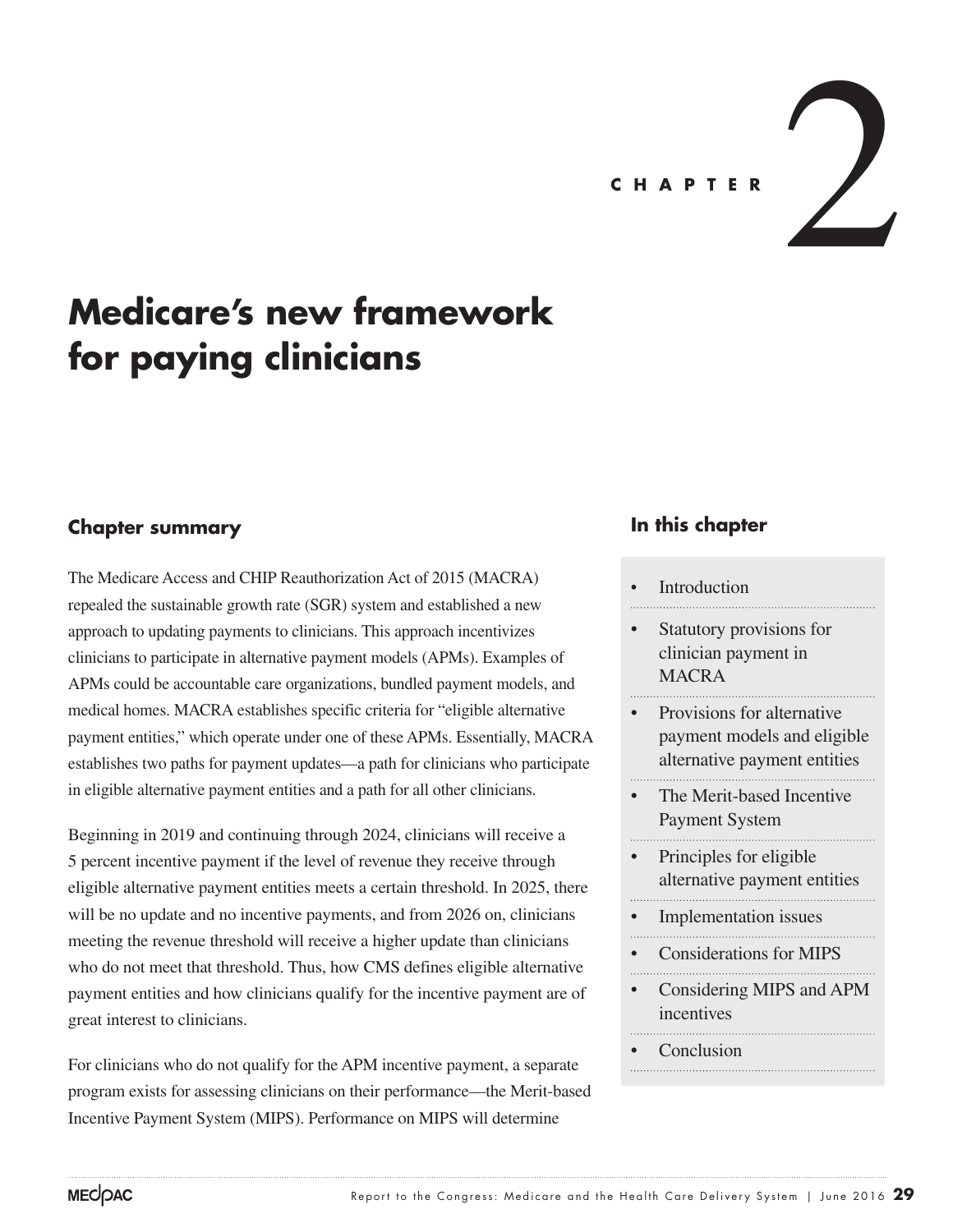whether clinicians receive a bonus or a penalty on their fee-for-service (FFS) payments. Although budget neutral in aggregate, these bonuses and penalties could have a large effect on payments for individual clinicians and hence on the attractiveness of the APM and MIPS paths.

In this chapter, we present the Commission's principles concerning the APM provisions and discuss some key considerations for the design of MIPS. The principles for the APM provisions are meant to inform the debate on how APMs should be defined in regulation and, more broadly, how APMs should function in the quest both to improve quality and to contain costs for beneficiaries and the taxpayers who support Medicare. These principles help further shape a program aimed at controlling costs and improving quality in Medicare. For MIPS, we outline some lessons that can be learned from CMS's experience with the existing performance incentive programs that may be incorporated into the eventual MIPS program, and we seek to reinforce the Commission's position that quality measures should emphasize population-based outcomes. Finally, we conclude with observations on the importance of coordinating MIPS and APM implementation to reduce the chance of unintended consequences for the Medicare program, its beneficiaries, and taxpayers.

The following are the Commission's basic principles for APMs:

- Clinicians should receive an incentive payment only if the eligible alternative payment entity in which they participate is successful in controlling cost, improving quality, or both.
- The eligible alternative payment entity should be at financial risk for total Part A and Part B spending.
- The eligible alternative payment entity should be responsible for a beneficiary population sufficiently large to detect changes in spending and quality.
- The eligible alternative payment entity should have the ability to share savings with beneficiaries.
- CMS should give eligible alternative payment entities certain regulatory relief.
- Each eligible alternative payment entity should assume financial risk and enroll clinicians.

Given the principles above, certain implementation issues are expected to arise because APMs will continue to function for the foreseeable future in a largely FFS environment with beneficiaries free to move among providers. These implementation issues include the definition of the statutory term *risk beyond a nominal amount* and attribution of beneficiaries to eligible alternative payment entities. This discussion of MIPS addresses how to consider factors such as quality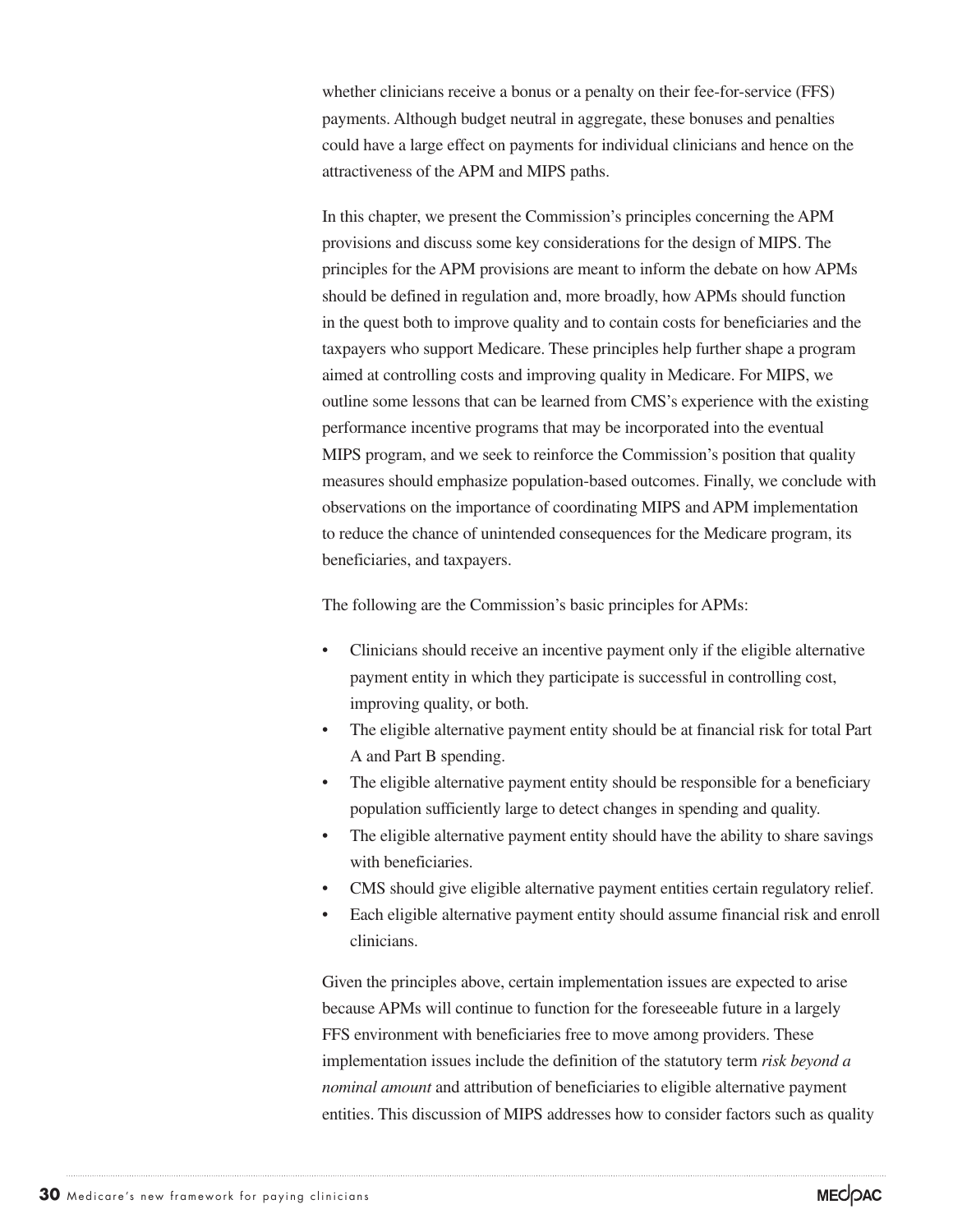and resource use at the individual clinician level. Finally, there will be an issue of how to balance MIPS and APM incentives. In developing and implementing these programs, the broader challenge will be to further the sustainability of the Medicare program and ensure access to services for Medicare beneficiaries. The Commission intends its discussion of the principles and issues in this chapter to help provide a road map for thinking through the complex issues raised by MACRA and to help move the Medicare program from one oriented toward FFS payment to one that encourages delivery system reform oriented toward payment for value. ■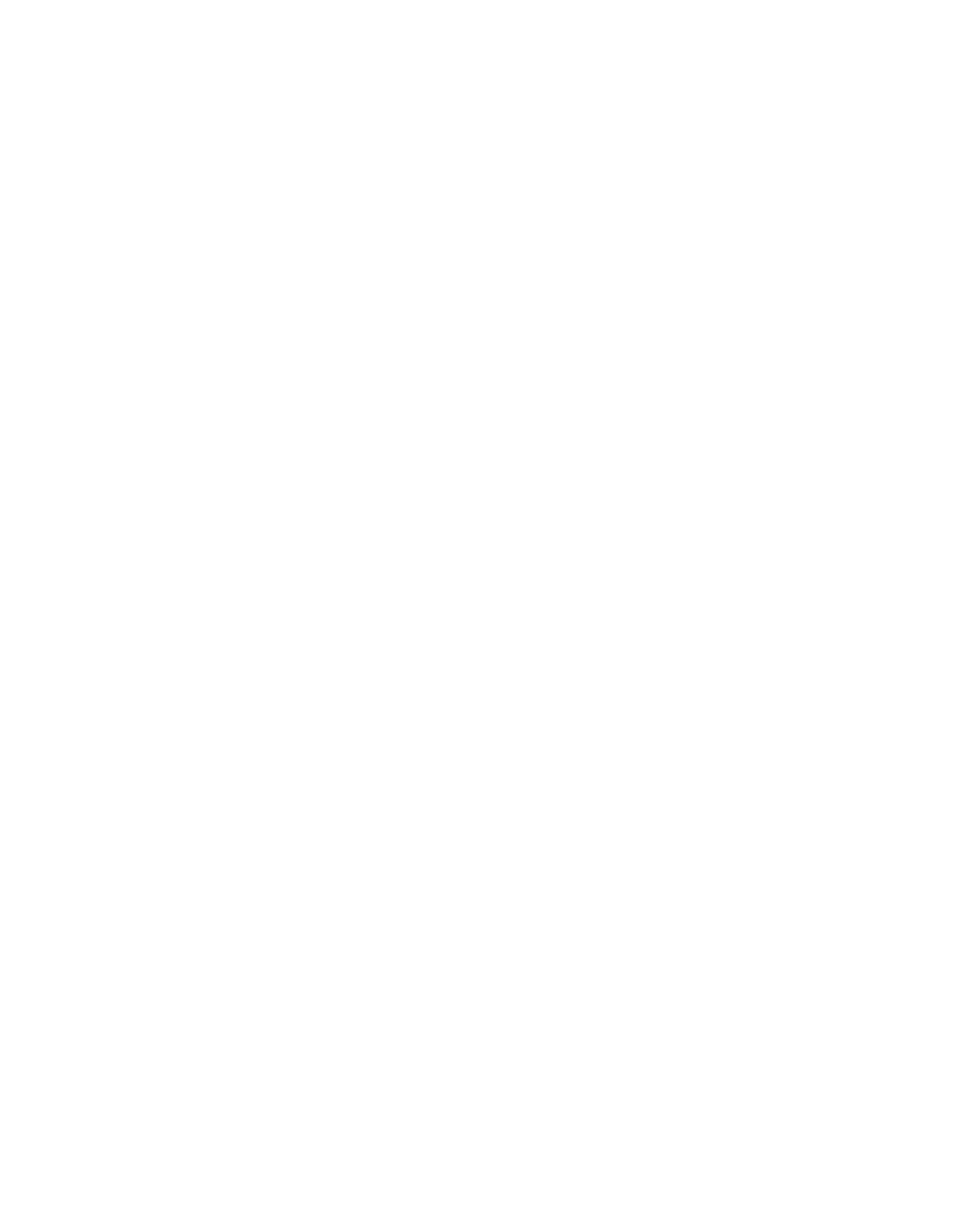# **Introduction**

Medicare pays physicians and other health professionals providing care to Medicare beneficiaries using a fee schedule under Part B of the program. In 2013, Medicare paid over \$68.6 billion to 876,000 professionals, including 573,000 physicians and 303,000 nurse practitioners, physician assistants, therapists, chiropractors, and other practitioners.

On the one hand, Medicare's fee schedule is incredibly complex, comprising over 7,000 services and their respective payment rates that can further vary based on where the service is provided and the circumstances under which it is provided. On the other hand, the fee schedule is simple in that each of the 7,000 payment codes corresponds to a set fee, and the clinician is paid for each code. Increasing the volume of services, therefore, increases payment. Under this structure, payments increased, with growth in real (that is, adjusted for inflation) spending per beneficiary for physician services averaging 2.4 percent from 1991 to 1998 (Medicare Payment Advisory Commission 2001).

To control the increase in spending for services covered under Medicare's fee schedule for clinicians, the Congress created the sustainable growth rate (SGR) system in 1997. The SGR was meant to control the growth of fee schedule spending by making the conversion factor update (that is, the percentage amount by which the rates in the fee schedule are increased or decreased each year) subject to a limit determined by a formula tied to the gross domestic product and other factors. After positive updates in its first two years, the SGR system resulted in a negative update in 2002 and continued to do so for the rest of its existence. The Congress overrode the negative update in 2003 and every year thereafter, but this created ever-larger negative updates because of the way the SGR system operated and the mechanism of the overrides, thus making the system difficult and costly to repeal.

From a Medicare spending control aspect, the SGR had two major limitations. First, it addressed only clinician spending, not Medicare spending in total. Second, it acted as a blunt instrument, reducing fee updates across the board, regardless of which clinicians were responsible for high spending levels. Thus, there was no connection between an individual clinician's behavior and the resulting reward or penalty. In fact, some service categories grew far more rapidly than others over the SGR's 15-year existence, yet the annual updates were

uniform across all specialties (Medicare Payment Advisory Commission 2016).

The Medicare Access and CHIP Reauthorization Act of 2015 (MACRA) repealed the SGR system and established a new approach to updating payments to clinicians. Rather than use a formula, MACRA specified the clinician fee schedule update each year. Specifically, the updates are 0.5 percent each year for 2016, 2017, and 2018; zero for 2019 through 2025; and either 0.75 percent or 0.25 percent from 2026 on. However, Medicare's payments to clinicians will follow two separate paths—a path for clinicians who participate in eligible alternative payment entities (EAPEs) (the alternative payment model (APM) path) and a path for all other clinicians.

In 2019 through 2024, clinicians participating in an APM will receive a 5 percent incentive payment if they have a sufficient share of revenue coming through one or more EAPEs. From 2026 on, clinicians meeting the threshold criterion for participation in EAPEs will receive a higher update than clinicians who do not meet that criterion. (There is no update and no incentive payment in 2025 for anyone.) Thus, how eligible alternative payment entities are defined and how clinicians qualify for the incentive payment are very important policy decisions.

For clinicians who do not qualify for the APM incentive payment, a separate program—the Merit-based Incentive Payment System (MIPS)—exists for assessing clinicians on their performance in four areas: quality, resource use, meaningful use of certified electronic health records, and clinical practice improvement activities. Clinician performance relative to others in MIPS will determine whether clinicians receive a bonus or a penalty on their fee-for-service (FFS) payments. Although budget neutral in aggregate, these bonuses and penalties could have a large effect on payments for individual clinicians and hence on the relative attractiveness of the APM versus MIPS paths. $<sup>1</sup>$ </sup>

The SGR was designed to control Medicare spending under the fee schedule by adjusting conversion factor updates. MACRA has some elements that could potentially serve to control spending. Specifically, the updates in MACRA are slightly lower than recent updates, and MACRA includes elements in APMs and MIPS designed to help address two of the SGR's limitations. First, eligible alternative payment entities must bear some financial risk for spending, which might help limit spending growth. Second, MIPS has a resource use component, and individual clinicians get bonuses and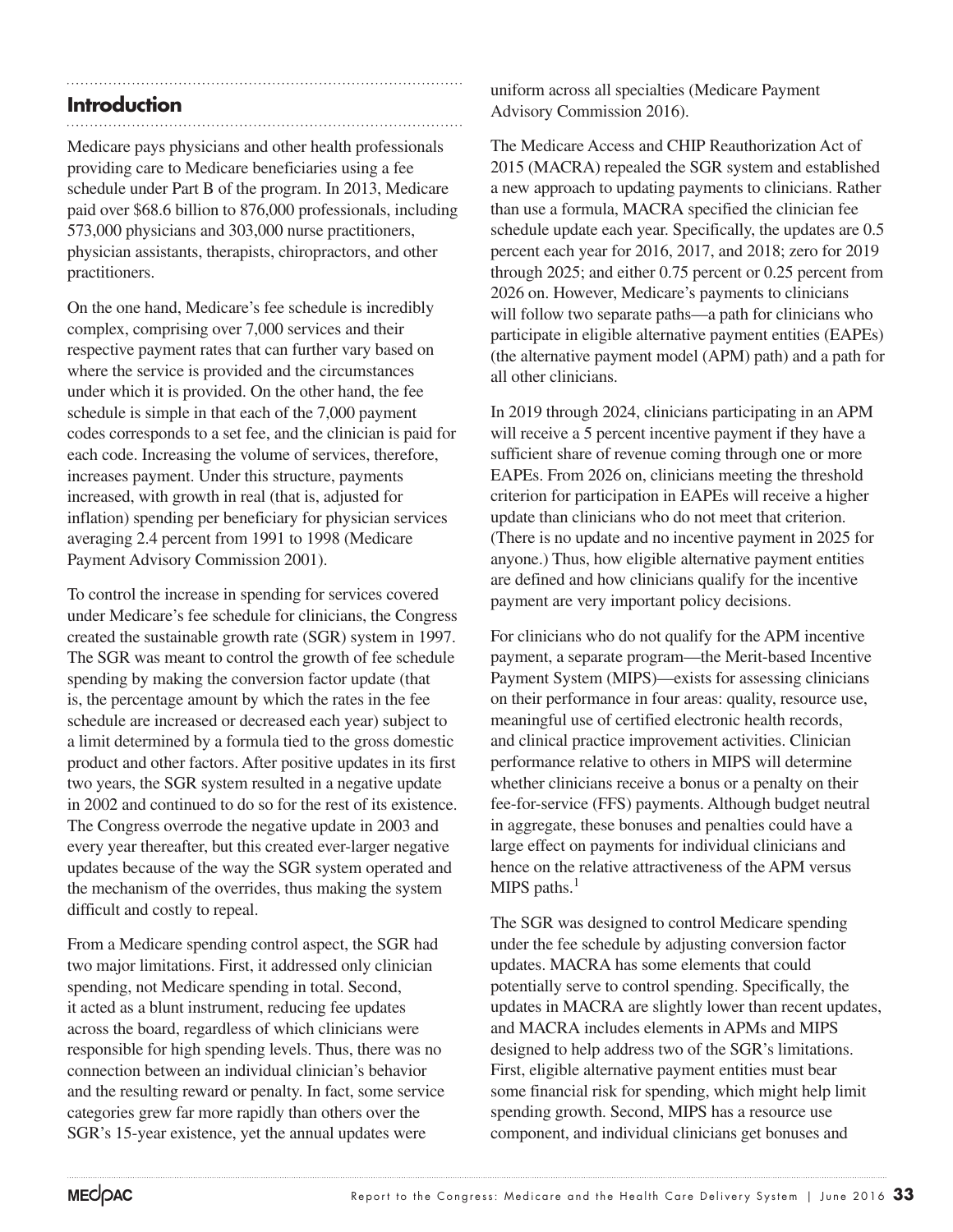

penalties in direct relation to their performance. The principles we propose for APMs and MIPS are designed to make these indirect spending controls as effective as possible.

# **Statutory provisions for clinician Notes about this graph: payment in MACRA** • Data is in the datasheet. Make updates in the datasheet.

MACRA repealed the SGR and in its place set statutory **WACRA** repealed the SGR and in its place set statutory updates for the fee schedule, set broad parameters for how participation in APMs affects a clinician's payment, and incentive payment.

# Updates set in law

The statutory update in MACRA for all clinicians billing Fire statutory update in MACKA for an eminerally bining the sequence of term Medicare through the fee schedule was 0.5 percent in July of term 2015 and January 2016.<sup>2</sup> The update in January 2017, higher update is possible, clinicians m 2018, and 2019 will also be 0.5 percent. Beginning in 2019, clinicians who meet the criteria set out in the law as qualifying APM participants will receive an incentive

payment of 5 percent of their fee schedule payments for each year that they qualify through 2024. The incentive payment will be distributed as a lump sum each year. Qualifying APM participants will also receive a higher yearly update (0.75 percent) than others (0.25 percent) in 2026 and later years. Figure 2-1 illustrates that Medicare payments to qualifying APM participants per unit of service will decline between 2024 and 2025.

#### **Provisions for alternative payment models and eligible alternative payment entities** paracipation in A Ms ancels a chinetal b payment, and **included any engine and response they have payment**<br>established MIPS for clinicians not eligible for the APM **entities**

MACRA establishes criteria for how eligible alternative  $\mathbf{M}$ . payment entities are defined and how a clinician becomes a qualifying participant (see text box for a definition of terms). For each year that an incentive payment or higher update is possible, clinicians must qualify anew as participating in an eligible alternative payment entity. For example, a physician could qualify in 2019 and receive a 5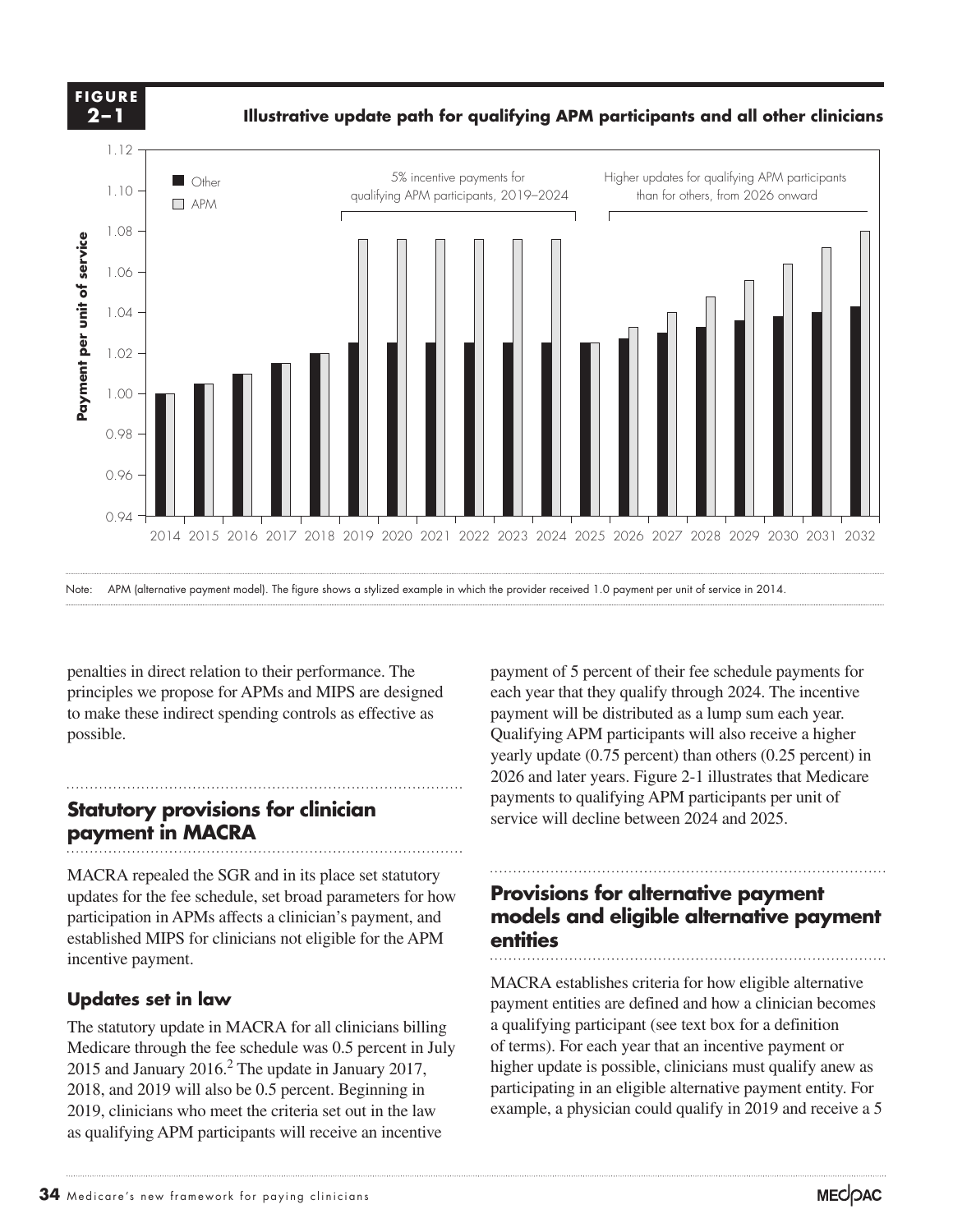# **Definitions of key terms**

*Alternative payment model (APM):* APMs are defined by statute as all models in the Center for Medicare & Medicaid Innovation (CMMI) (except Innovation Awards), Medicare demonstration authority through Section 1866C of the Social Security Act, the Medicare Shared Savings Program, or a demonstration required by law.

*Eligible alternative payment entity (EAPE):* An entity that operates under an APM that meets three criteria: (1) the model requires use of certified electronic health record technology; (2) the model makes payment based on a set of quality measures comparable with the Meritbased Incentive Payment System; and (3) the model requires the entity to bear financial risk for monetary

losses under such alternative payment model in excess of a nominal amount or be a medical home expanded under Section 1115A(c).

*Qualifying APM participant:* A clinician who has a minimum share of his or her professional services revenue (or patients) coming through an EAPE. $3$  The numerical share is set in statute and rises each year. Qualifying APM participants receive the APM incentive payment.

*APM incentive payment:* A 5 percent incentive payment (applied to the clinician's Medicare fee-for-service professional payments from the previous year) from 2019 to 2024 paid directly from the Medicare program to clinicians who are qualifying APM participants. ■

percent incentive payment but not qualify in the next four years and receive no incentive payment and a zero update.

From 2026 onward, the incentive for clinicians to participate in an APM is a higher update, not the 5 percent incentive payment. A clinician must meet the qualifying APM participant criteria yearly to receive the higher update. The differential payment updates from 2026 into the future also compound, so CMS will have to develop an individual-level update based on whether the clinician received the higher update in prior years. In other words, if a clinician qualifies for the higher update in 2026 but not thereafter, he or she would have a different payment rate than the clinician who qualifies in multiple years. Each clinician's update history from 2026 onward has to be known to determine his or her payment rate in the succeeding years. This process could be difficult for CMS to implement and for clinicians to understand.

#### **Eligible alternative payment entities will be a subset of all entities participating in APMs**

The pool of APMs under MACRA includes all models in the Center for Medicare & Medicaid Innovation (CMMI) (except for Innovation Awards), models in Section 1866C of the Social Security Act (the Health Care Quality Demonstration), the Medicare Shared Savings Program (MSSP), and demonstrations required by law.

Currently, CMMI runs approximately 60 separate models in 7 categories: accountable care, episode-based payment initiatives, primary care transformation, initiatives focused on Medicaid and the Children's Health Insurance Program, initiatives focused on dual-eligible beneficiaries, initiatives focused on accelerating new payment and delivery models, and initiatives to speed the adoption of best practices. In addition, the Medicare Shared Savings Program, which is part of permanent Medicare law, is also considered an APM.

MACRA sets certain criteria for this group of *all* APMs and then defines a subgroup of them as *eligible*. The law makes a further distinction to define the *entities* that operate under these eligible alternative payment models referred to as EAPEs. EAPEs must participate in an APM that:

- requires use of certified electronic health record (EHR) technology,
- provides for payment based on quality measures comparable to MIPS, and
- requires the entity to bear financial risk above a nominal amount or be a medical home meeting the expansion criteria (see text box, pp. 38–39).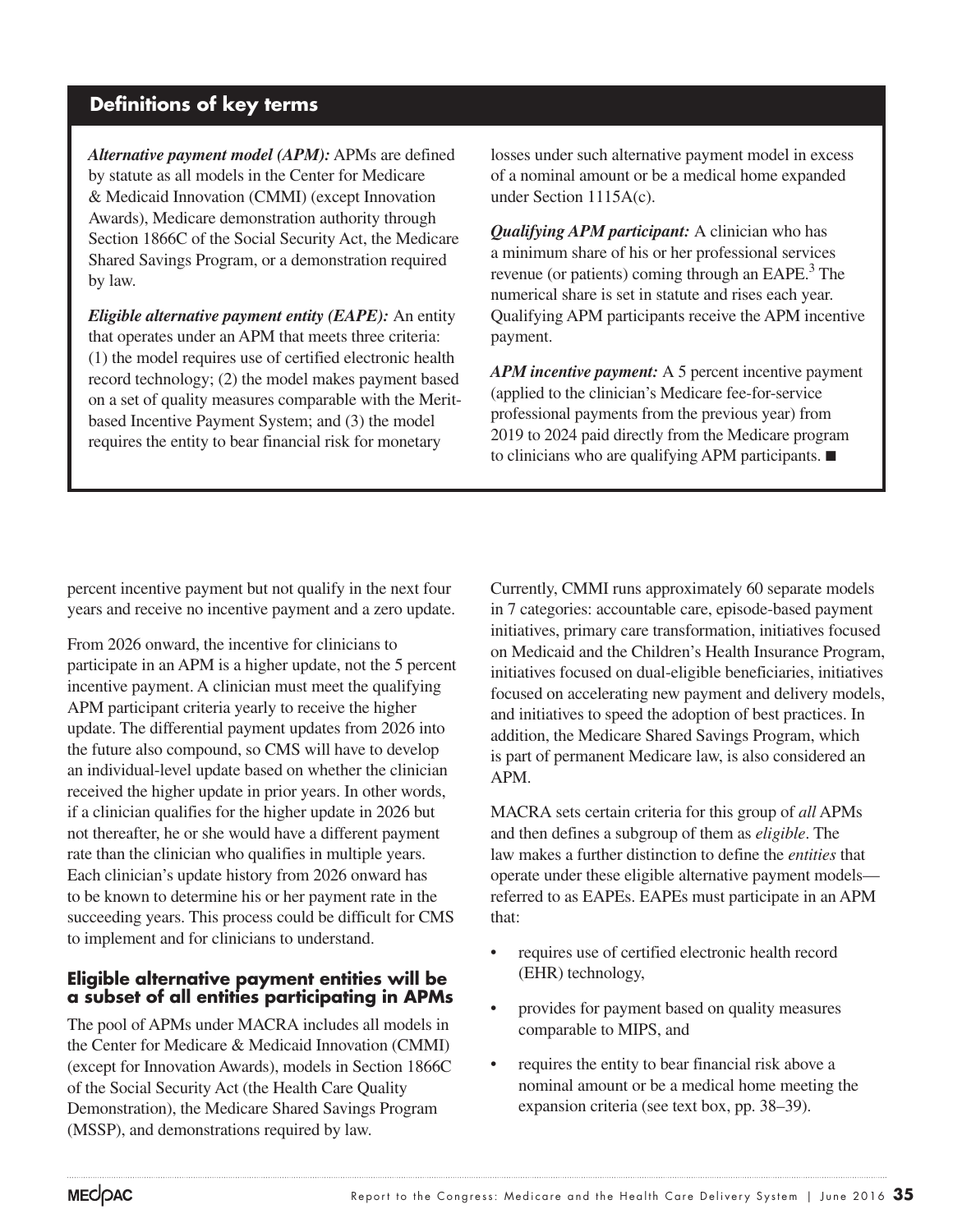#### **F i g ure 2–2**

**Eligible alternative payment entities will be a subset of entities participating in APMs**



An illustrative example may be useful. Consider an APM that is a risk-bearing accountable care organization (ACO) model. Posit that this particular model requires ACOs under the model to do the three things that correspond to MACRA's statutory language: have certified EHR technology, make payment based on quality measures comparable to MIPS, and bear financial risk above a nominal amount. Then, any ACO in this specific model would be an EAPE, and the clinicians who participate in the ACOs in this model could, if their revenue met the criteria (discussed next), qualify for the APM incentive payment.<sup>4</sup> The clinicians in the EAPE would receive the APM incentive payment as a lump sum, sent directly to them from the Medicare program.

A key point is that the statute strictly limits EAPEs to only those that meet the three criteria (Figure 2-2). Although

many entities operate under APMs, very few will be EAPEs under the statutory definition because the models under which they operate often do not meet the three criteria set out in law (see online Appendix 2-A, available at http://www.medpac.gov, for a discussion of the number of beneficiaries currently in APMs).

Another mechanism for the development of APMs is through the Physician-Focused Payment Model Technical Advisory Committee (PTAC) established by MACRA. This panel could develop or approve models and submit them to the Secretary of Health and Human Services for consideration. The PTAC was chartered in January 2016, and the Secretary has a statutory deadline of November 1, 2016, to establish criteria for physician-focused payment models that could be used by the PTAC in their review of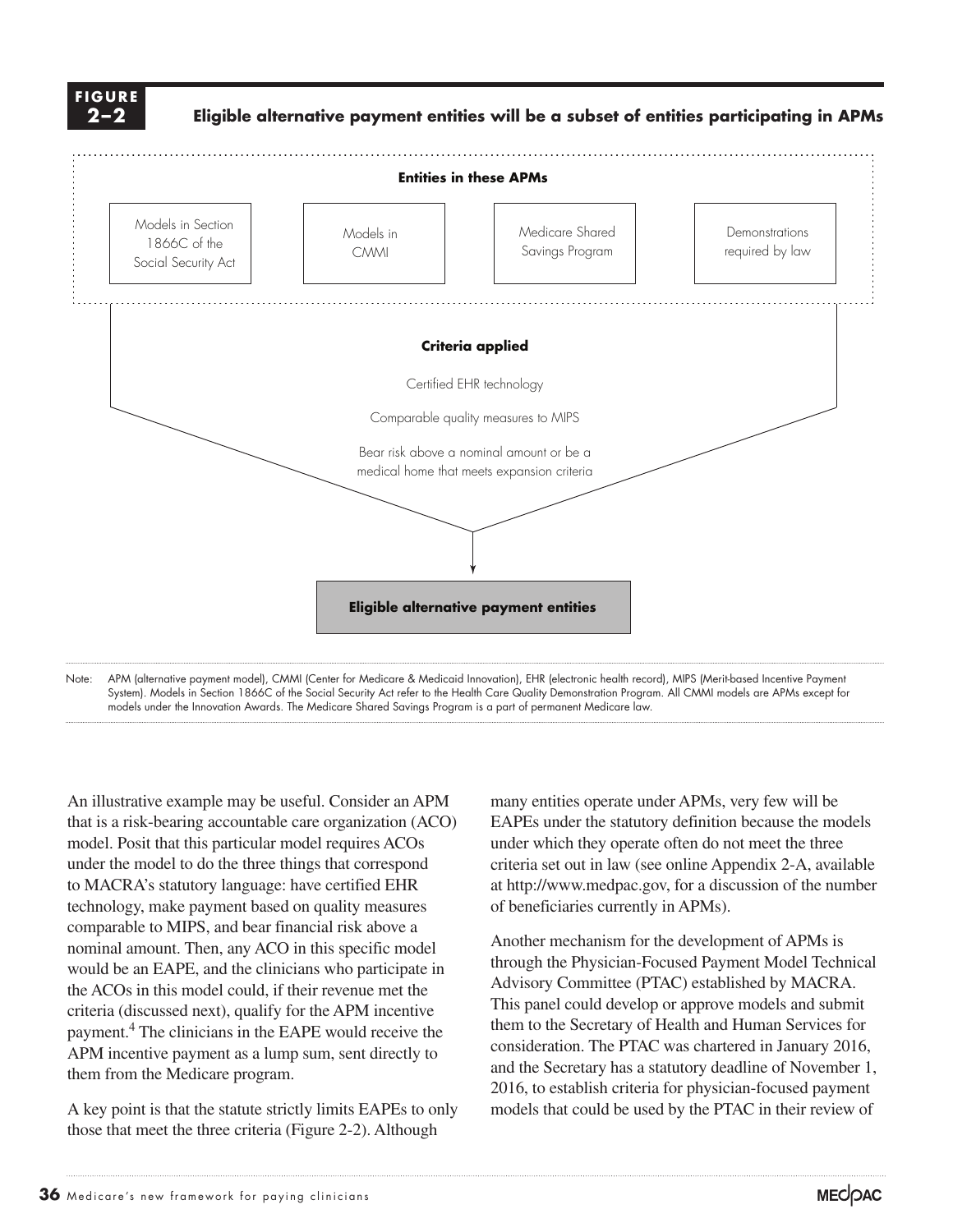models. Any models reviewed by PTAC would be tested by CMMI to be considered an APM.

#### **Clinicians become qualifying APM participants based on meeting a specified threshold**

MACRA specifies how a clinician becomes a qualifying APM participant. Qualification can be based on the clinician's Medicare FFS payment or the share of Medicare patients in a Medicare EAPE, and in later years, the share of payment or patients in EAPEs from all payers combined (Medicare and other payers). To start with, a qualifying APM participant must have at least a minimum share of his or her Medicare FFS professional services payments coming through an EAPE. This criterion allows the clinician to receive the 5 percent APM incentive payment. CMS may also make this determination based on the share of beneficiaries coming through the EAPE instead of the share of payments. This criterion could allow more (or different) clinicians to qualify.

The minimum share is set in statute and increases over time. In 2019 and 2020, clinicians must have at least 25 percent of their FFS payment coming through an EAPE, 50 percent in 2021 and 2022, and 75 percent in 2023 and later. If a clinician meets the threshold, he or she receives a 5 percent incentive payment for that year, regardless of whether the EAPE is successful at lowering spending or improving quality. In addition, the incentive payment is applied to all the clinician's professional services paid by FFS Medicare, irrespective of the amount of Medicare payment associated with the EAPE.

Clinicians with revenue from Medicare Advantage (MA) cannot count their MA revenue in the Medicare FFS EAPE determination. CMS is required by the statute to submit a study to the Congress that "examines the feasibility of integrating alternative payment models in the Medicare Advantage payment system…[and] shall include the feasibility of including a value-based modifier and whether such modifier should be budget neutral." This study is due June 2016.

MACRA establishes an alternative calculation for clinicians who do not meet the criteria for qualifying participants in EAPEs based solely on their Medicare FFS payment. This all-payer calculation starts in 2021. Consider the following example: A clinician participates in an EAPE, does not meet the Medicare revenue threshold for being a qualifying participant based on his

or her Medicare FFS revenue alone, but has a significant share of revenue from a private insurer. CMS could certify that the relationship between the private insurer and the clinician meets the requirements for an EAPE under the statutory definition. With this certification, the clinician could add the revenue from the private insurer to his or her Medicare revenue to see whether the individual meets the threshold when all revenues from EAPEs are taken into account. Under this all-payer variant, the clinician would need to provide CMS with information on the nature of his or her contract with the payer so that CMS could determine whether it met the EAPE criteria.<sup>5</sup> There are also rules for partial-year qualifying APM participants.<sup>6</sup>

#### **The APM incentive payment applies to all of a clinician's FFS revenue**

The 5 percent incentive payment is applied to all of the clinician's prior-year professional services billed under the Medicare fee schedule (not just the share of revenue coming through any EAPE). The APM incentive payment is paid separately from regular fee schedule services as a lump sum directly from the Medicare program to the clinician. The APM incentive payment is not counted as spending for the purposes of computing savings (or losses) for ACOs or other shared savings models. It also is not counted as spending for the next year's incentive payment calculation. If clinicians are in an EAPE that does not use FFS payment (e.g., if an ACO receives a partially capitated payment from Medicare and the clinician is not paid FFS), CMS is directed to establish processes for making APM incentive payments to those clinicians.<sup>7</sup>

# **The Merit-based Incentive Payment System**

Under MACRA, clinicians who are not qualifying APM participants are subject to payment adjustments under the Merit-based Incentive Payment System (MIPS). MIPS consolidates three existing payment adjustment programs for clinicians: the Physician Quality Reporting System (PQRS), the value-based payment modifier (also called the value modifier (VM)), and the payment adjustment for the meaningful use of EHRs (see text box, pp. 42–43). MACRA continues these separate payment adjustments through 2018 and then repeals the individual payment adjustments and establishes the MIPS to take effect in 2019.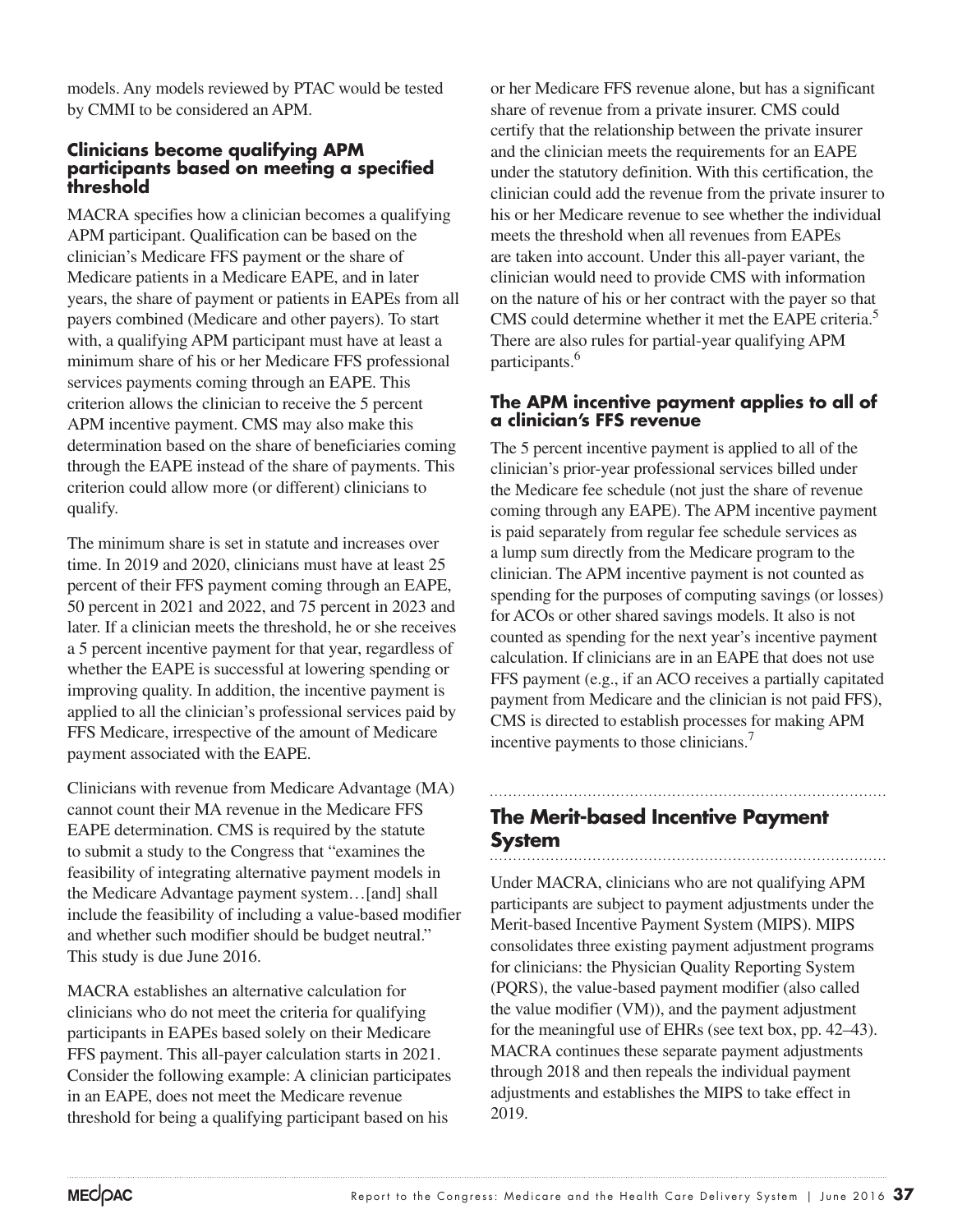# **The medical home provision**

Inder the statutory definition of eligible<br>
alternative payment entities, medical homes d<br>
not need to meet the financial risk criterion if<br>
the model is certified for national expension by CMS's alternative payment entities, medical homes do the model is certified for national expansion by CMS's Office of the Actuary. Whether this policy is executed will depend on the performance of the medical home models currently under way.

The expansion criterion referenced in the Medicare Access and CHIP Reauthorization Act of 2015 is the statutory authority given to CMS in the Center for Medicare & Medicaid Innovation (CMMI) authorizing statute. Under this authority, the Secretary of Health and Human Services may, based on the results from the independent evaluations mandated for each CMMI project, expand the "duration or scope" of a model (including nationally) if it would reduce spending without harming the quality of care or would improve quality (without increasing spending). CMS's Office of the Actuary must certify that the expansion of the model would not increase spending. The set of CMMI models that could be considered medical homes falls in the category description of "primary care transformation," under which nine models are currently listed. Three models are no longer active (the Federally Qualified Health Center Advanced Primary Care Practice Demonstration, the Frontier Extended Stay Clinic Demonstration, and the Medicare Coordinated Care Demonstration); one model is in development (Advanced Primary Care Initiatives); and the Transforming Clinical Practices Initiative is a quality improvement initiative, not a payment model. Another model listed (the Graduate Nurse Education Demonstration) entails providing resources for hospitals to train clinical nursing staff and is not therefore a medical home model. The four remaining models are as follows:

• *Comprehensive Primary Care Initiative (CPCI)—*CPCI operates in seven regions and consists of financial support to eligible primary care practices to help them advance in five areas: risk stratification, access and continuity, care planning, patient engagement, and coordination. The payment model includes a monthly care management fee plus shared savings and includes participation by other payers. In evaluations of the first two years, spending for attributed beneficiaries was lower than expected in the first year, and no significant difference in the second. In neither year were reductions sufficient to recoup the cost of the care management fees, so in total the program increased Medicare spending. There were few changes in quality (Taylor et al. 2015). CPCI is scheduled to end in December 2016.

*(continued next page)*

MIPS will assign a composite score to each clinician that will determine how much the clinician's payment rate is increased or decreased from the base amount. The basic MIPS adjustments are budget neutral. The maximum *negative* MIPS adjustment factors are set in statute: 4 percent in 2019; 5 percent in 2020; 7 percent in 2021; and 9 percent in 2022 and subsequent years. The maximum *positive* adjustment may be larger than these figures for two reasons. First, the adjustment factors can be scaled up or down to achieve budget neutrality for the basic MIPS adjustment. Second, MACRA appropriated an additional \$500 million a year for exceptional performance, defined as the quartile of performance above the performance threshold.

MIPS, effective 2019, applies to clinicians who do not qualify as APM participants. Under MIPS, upward and downward payment adjustments would apply based on the clinician's performance in four areas: quality, resource use, clinical practice improvement activities, and meaningful use of EHR. The legislation allows CMS to retain the measurement process for PQRS, EHR, and VM for use in MIPS, but merges the individual adjustments into the one MIPS adjustment. The clinician's composite score will reflect the weighted performance in the four areas; once phased in, quality and resource use will make up 30 percent each, clinical practice improvement activities will account for 15 percent, and EHR meaningful use will be 25 percent.<sup>8</sup>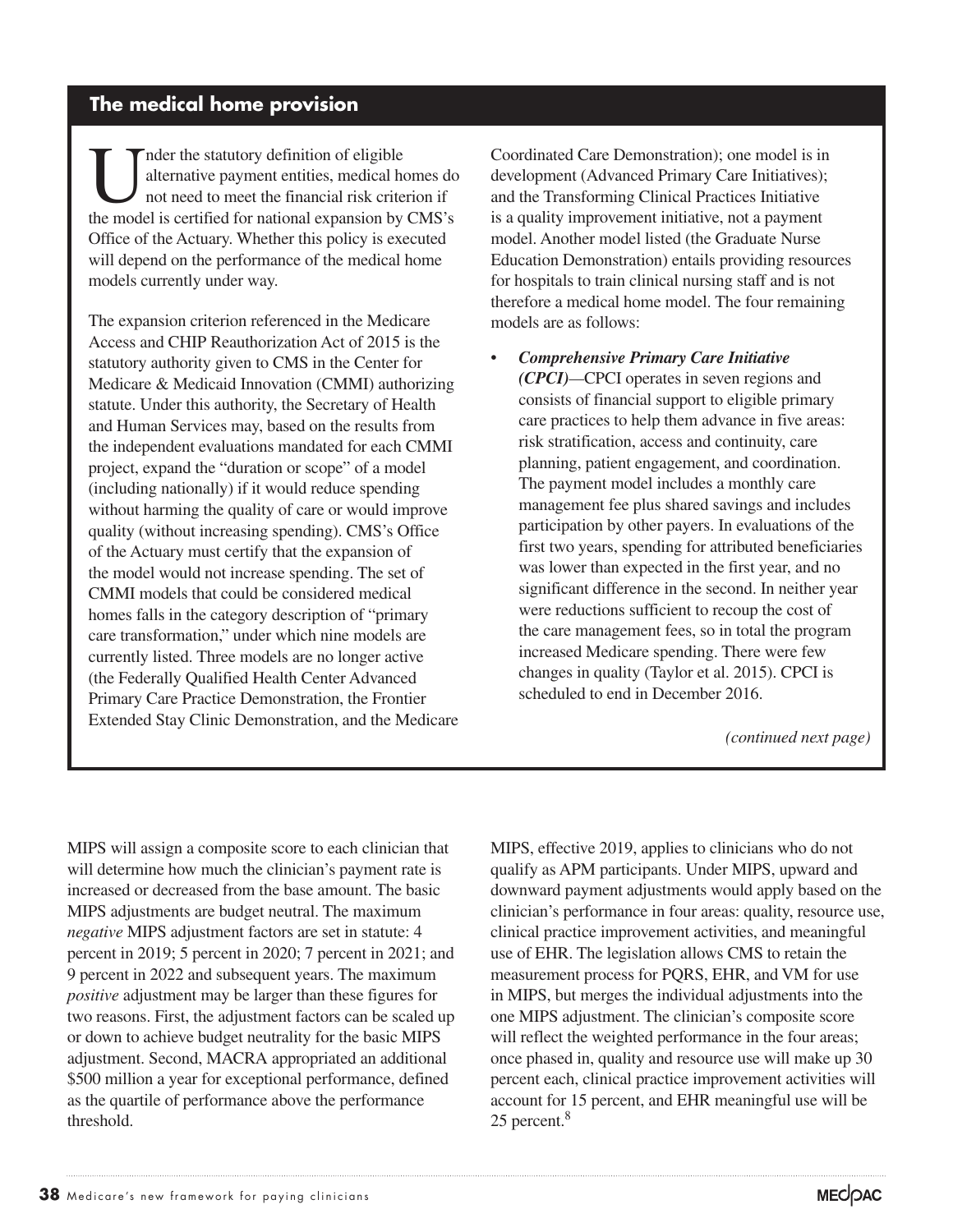# **The medical home provision (cont.)**

- *Comprehensive Primary Care Plus (CPC+)—*This newly announced model will replace the existing CPCI model and is scheduled to run from January 2017 through 2021. It uses largely the same framework as CPCI for primary care practices to achieve milestones in five areas. The payment model will continue to include a monthly care management fee for attributed beneficiaries and will include an at-risk performance fee and an option for practices to receive partial capitation.
- *Independence at Home (IAH)—*Under the IAH Demonstration (mandated by law in the Patient Protection and Affordable Care Act of 2010 and subsequently extended by the Congress), participating practices that focus on homebased primary care can receive shared savings for their attributed beneficiaries. Under current law, Medicare covers home visits by Medicare clinicians. The IAH Demonstration extends a shared savings opportunity to practices. Under the statute, the number of IAH participants is capped. CMS has not released an evaluation of IAH to date, although it did issue a press release citing first-year shared savings results: 9 of 17 practices received shared savings payments, and all 17 practices improved quality for at least 3 of 6 quality measures (Centers for Medicare & Medicaid Services 2015c).
- *Multi-payer advanced primary care practice (MAPCP)—*Under the MAPCP, CMS joined seven states in making enhanced primary care payments to practices that have characteristics of the patient-centered medical home. States established requirements for participation and add-on payment amounts. After the first year, there was no significant difference from expected program spending for beneficiaries treated in MAPCP practices, although one part of Vermont's initiative did have statistically significant savings. Performance across states varied, with the evaluators concluding that two states (of eight) reduced the rate of spending growth below trend. Evidence regarding quality improvements or utilization reduction was also mixed or not evident (McCall et al. 2015).

The Department of Health and Human Services has not promulgated rules to date to expand any of the medical home models under the CMMI authority. Two of the models (CPCI and MAPCP) would not meet the criteria for expansion in current law based on their results to date, and CMS has not released an independent evaluation of the third (the IAH Demonstration). Therefore, in developing our thinking regarding alternative payment model policy, we have focused on an accountable care–type model instead of a medical home model. ■

The category of clinical practice improvement activities must include the following: expanded practice access, population management, care coordination, beneficiary engagement, patient safety and practice assessment, and participation in an APM. It can also include other activities to be defined in regulation. The Secretary may vary the weights based on relevance to the clinician's specialty.

The performance standards in each area will be established by the Secretary and will be based on historical performance, improvement, and opportunity for continued improvement. Each clinician receives a MIPS adjustment factor based on his or her composite performance in all four areas.

The Secretary retains discretion to modify some of the policies regarding the MIPS program—developing options for virtual group assessment, using EHR or clinical registries to collect performance measures, and developing a feedback program to assist clinicians. The Secretary can establish a process for informal review of clinicians' MIPS scores, but the scores are not subject to appeal.

#### **Time frame and linkage between APM and MIPS**

CMS faces an expedited time frame for issuing guidance and setting rules for MACRA implementation (Figure 2-3, p. 40). To date, the agency has discussed MACRA in a Request for Information in October 2015, the physician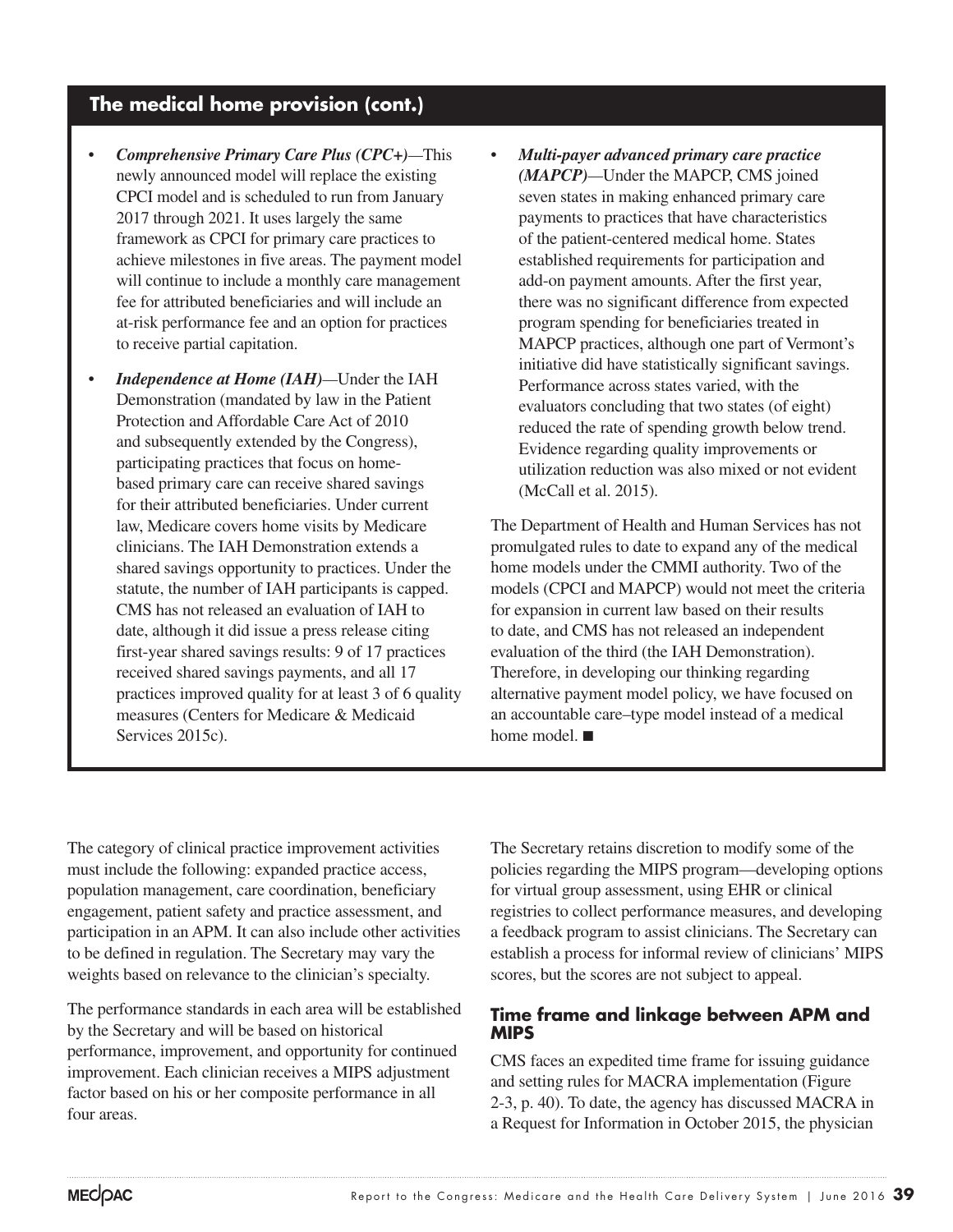**X-X F i g ure 2–3**

**Projected APM and MIPS development time frame for 2019 payment year**



statutory deadlines. The new codes required on claims are to identify the particular relationship that the clinician has to the patient.

fee schedule rule for 2016 (issued in November 2015), and a proposed rule published May 9 (Centers for Medicare & Medicaid Services 2016, Centers for Medicare & Medicaid Services 2015d).

The time line also highlights the choice that clinicians face. Importantly, MIPS is the default option not only at the beginning of the process but also throughout the years leading up to the payment year.

As shown in Figure 2-4, clinicians could participate in an APM, such as an ACO or a medical home. The entity in which the clinician participates could be an EAPE. However, even if the clinician is in an EAPE, he or she may not have sufficient revenue or beneficiaries coming through the entity to be a qualifying APM participant. The determination of whether a clinician is a "qualifying participant" is made anew each year as the clinician's circumstances and the thresholds change. If the clinician is in an APM that is not determined to be an EAPE or the clinician does not have a sufficient share of services coming through the EAPE, then he or she becomes subject to MIPS as the default.

The existence of multiple points on the APM path for a given payment year at which clinicians could qualify or not qualify for the APM incentive payment underscores the importance of MIPS as the default. Clinicians will be on either the APM or the MIPS payment path, but they may not know at a given point in time which path will ultimately prevail.

For example, clinicians can elect to be in an APM in 2017, but CMS may not make the determination of whether they are qualifying APM participants until 2019. If CMS determines that they are not qualifying APM participants, then the MIPS applies, so clinicians may need to report on measures required by MIPS in the years before 2019. (Currently, some payment models allow entities to report quality as a substitute for PQRS. CMS could choose to take a similar approach with respect to MIPS.)

# **Principles for eligible alternative payment entities**

MACRA lays out the basic requirements for EAPEs and the thresholds clinicians must reach to be qualifying APM participants. CMS will write the regulations for the implementation of MACRA with more detail on how EAPEs will qualify. The Commission recommends certain principles to inform the development and implementation of EAPEs. These principles represent a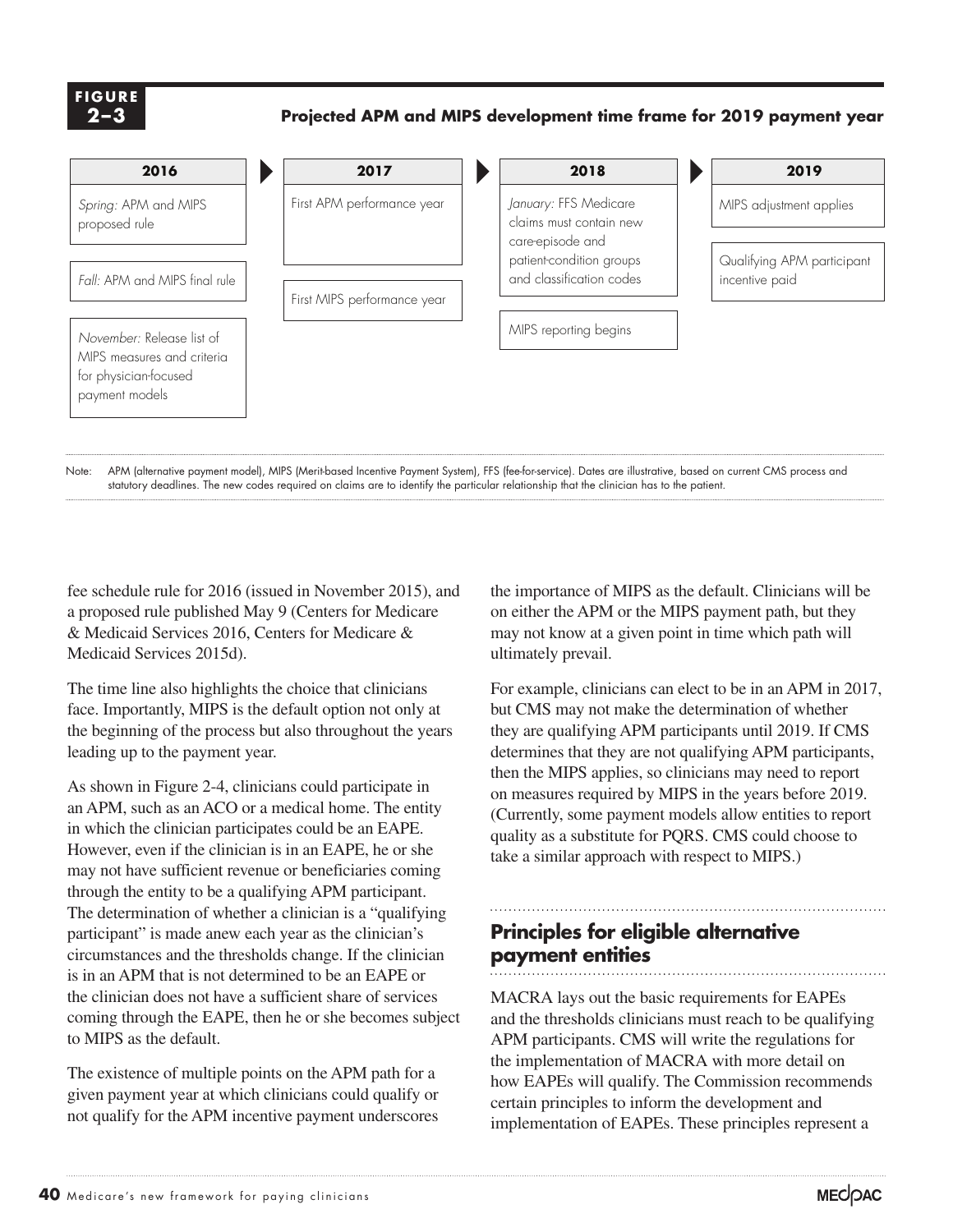

#### **MIPS is the default option for clinicians at multiple points**



departure from MACRA in some cases to help further shape a program oriented toward controlling costs and improving quality in Medicare.

The basic principles are as follows:

- Clinicians should receive an incentive payment only if the eligible alternative payment entity in which they participate is successful in controlling cost, improving quality, or both.
- The eligible alternative payment entity should be at financial risk for total Part A and Part B spending.
- The eligible alternative payment entity should be responsible for a beneficiary population sufficiently large to detect changes in spending and quality.
- The eligible alternative payment entity should have an ability to share savings with beneficiaries.
- CMS should give the eligible alternative payment entity regulatory relief.

Each eligible alternative payment entity should assume financial risk and enroll clinicians.

The subsequent principles build from the first principle that incentive payments should be made only if the EAPE is successful in controlling cost, improving quality, or both. In other words, incentive payments would be available only for clinicians in entities that improved value for their beneficiaries. Notably, this principle departs from the MACRA legislation; incentive payments under MACRA are made to qualifying APM participants irrespective of the entity's performance. This first principle derives from the Commission's long-held view that Medicare payments should not be dictated by the status of the provider but rather by the value of the service provided to the beneficiary. For example, our work on paying the same amount for the same service across settings has resulted in recommendations for equalizing payments for certain services whether provided in hospital outpatient or clinician office settings (Medicare Payment Advisory Commission 2014b, Medicare Payment Advisory Commission 2012). This principle, as it applies to APMs, is discussed in the following sections.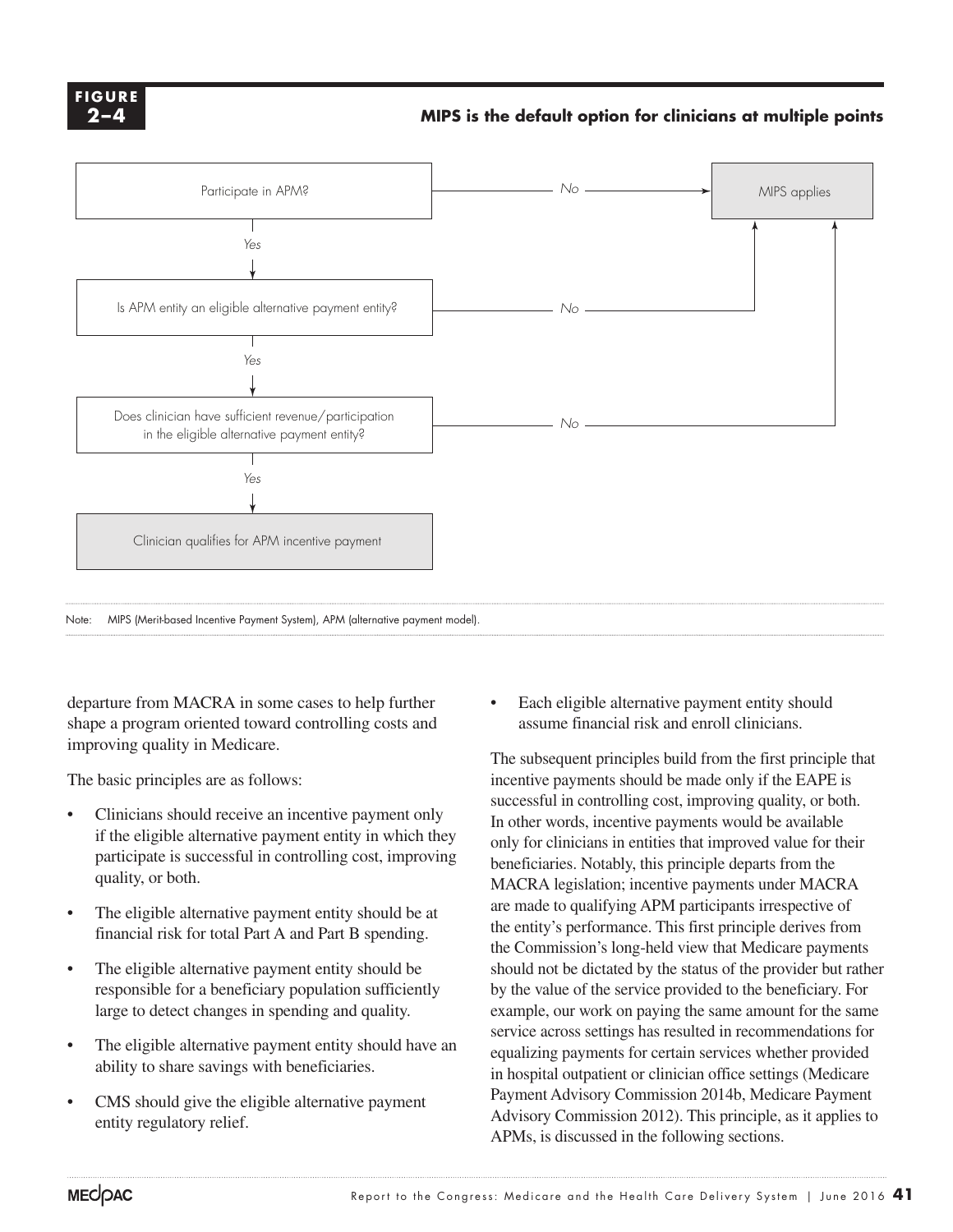**The Physician Quality Reporting System, value-based payment modifier, and meaningful use of electronic health records**

Imder current law, CMS oversees three key<br>programs that adjust payments for physician<br>and other health professionals based on<br>performance: the Physician Quality Beneting System programs that adjust payments for physicians and other health professionals based on performance: the Physician Quality Reporting System (PQRS), the value-based payment modifier (also called the value modifier (VM)), and payment adjustments for the meaningful use of electronic health records (EHRs).

#### **Physician Quality Reporting System**

**T ABL E**

Under current law (from 2015 through 2018), eligible professionals who do not satisfactorily report under the PQRS receive a payment adjustment of –2 percent. To avoid a downward adjustment in 2018, eligible professionals must submit data on nine PQRS measures in 2016, covering at least three of the National Quality Strategy domains. Eligible professionals for whom fewer than nine measures apply must report on the measures that apply to them for more than 50 percent of all of their patients.

Currently there are at least 10 ways that clinicians can report PQRS measures or report through an alternative mechanism, depending on whether they report as a group or as an individual and whether they participate in the Comprehensive Primary Care Initiative or an accountable care organization model (Centers for Medicare & Medicaid Services 2015a).

#### **Value-based payment modifier**

Current law requires that CMS develop and apply a VM to individuals billing under the fee schedule. This VM must adjust fee schedule payments for each clinician based on the quality of care provided to Medicare beneficiaries as compared with the cost of that care. By law, the VM first applied to payments in 2015, and using a phased approach starting with the largest clinician practices, will apply to all individual clinicians and clinician groups by 2017.

| $2 - 1$                 | Measures included in the value-based payment modifier<br><b>Measure</b>                                                                                                                                                                                             |  |  |  |
|-------------------------|---------------------------------------------------------------------------------------------------------------------------------------------------------------------------------------------------------------------------------------------------------------------|--|--|--|
| <b>Type of measure</b>  |                                                                                                                                                                                                                                                                     |  |  |  |
| <b>Quality measures</b> | The PQRS measures reported by the clinician                                                                                                                                                                                                                         |  |  |  |
|                         | Patient experience (CAHPS <sup>®</sup> measures)                                                                                                                                                                                                                    |  |  |  |
|                         | Claims-calculated measure: All-cause readmissions                                                                                                                                                                                                                   |  |  |  |
|                         | Claims-calculated measure: Potentially preventable admissions (acute conditions)                                                                                                                                                                                    |  |  |  |
|                         | Claims-calculated measure: Potentially preventable admissions (chronic conditions)                                                                                                                                                                                  |  |  |  |
| <b>Cost measures</b>    | Claims-calculated per capita costs: All beneficiaries                                                                                                                                                                                                               |  |  |  |
|                         | Claims-calculated per capita costs: Beneficiaries with diabetes                                                                                                                                                                                                     |  |  |  |
|                         | Claims-calculated per capita costs: Beneficiaries with coronary artery disease                                                                                                                                                                                      |  |  |  |
|                         | Claims-calculated per capita costs: Beneficiaries with chronic obstructive pulmonary disease                                                                                                                                                                        |  |  |  |
|                         | Claims-calculated per capita costs: Beneficiaries with heart failure                                                                                                                                                                                                |  |  |  |
|                         | Claims-calculated Medicare spending per beneficiary                                                                                                                                                                                                                 |  |  |  |
| Note:                   | PQRS (Physician Quality Reporting System), CAHPS® (Consumer Assessment of Healthcare Providers and Systems®). CMS may elect to not use some<br>measures for certain clinicians if there are insufficient numbers. Only large groups must report the CAHPS measures. |  |  |  |
|                         |                                                                                                                                                                                                                                                                     |  |  |  |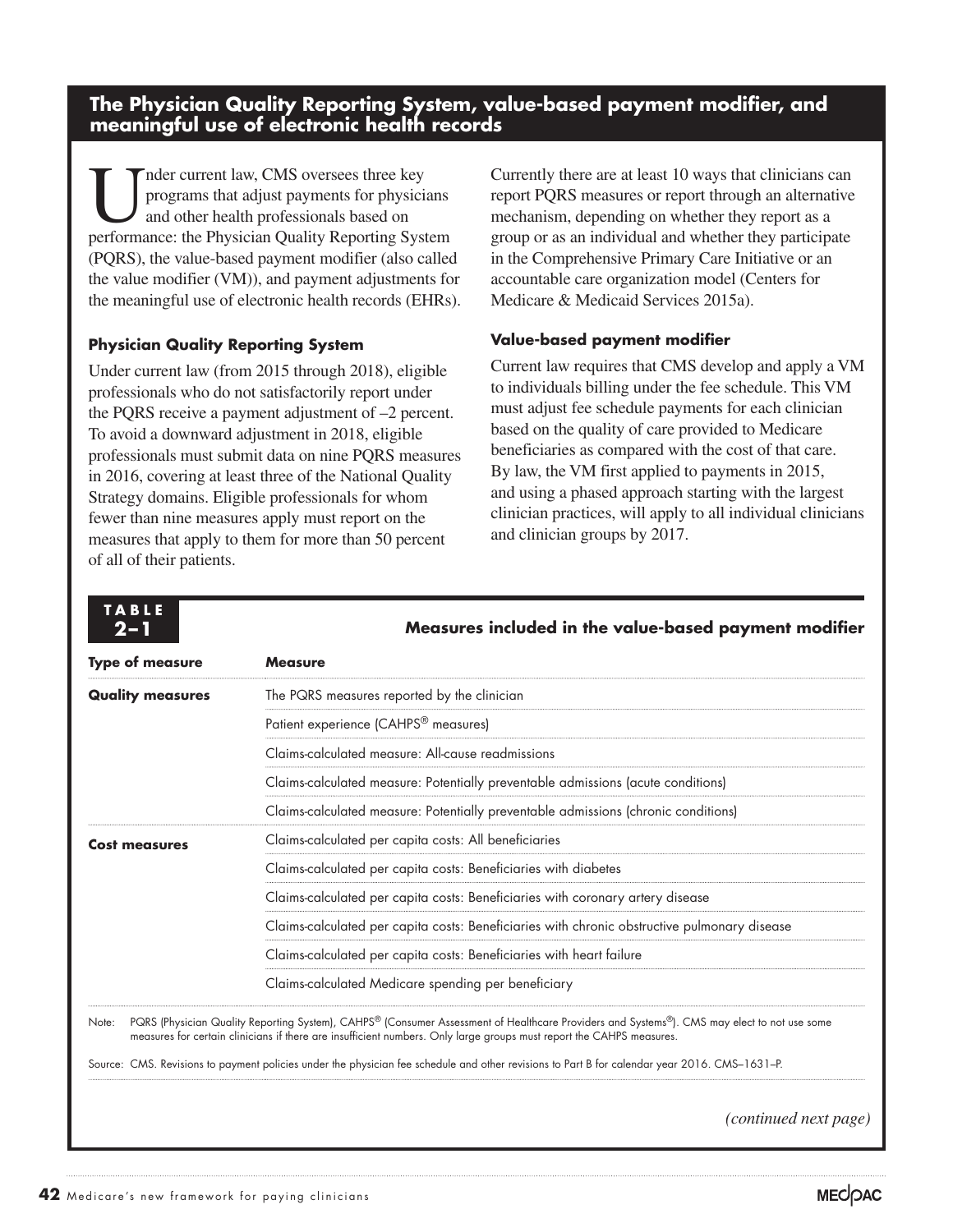#### **The Physician Quality Reporting System, value-based payment modifier, and meaningful use of electronic health records (cont.)**

**T ABL E**

#### **2–2 Maximum value-based payment modifier payment adjustments in 2018**

|                                                     |                     | Low quality | Average quality     | High quality        |
|-----------------------------------------------------|---------------------|-------------|---------------------|---------------------|
| Physicians, NPs, PAs, CNSs, and CRNAs               | Low cost            | $0.0\%$     | $+2.0x$             | $+4.0x$             |
| in groups with 10 or more<br>eligible professionals | Average cost        | $-2.0\%$    | $\Omega$ $\Omega\%$ | $+2.0x$             |
|                                                     | High cost           | $-4.0\%$    | $-2.0\%$            | 0.0%                |
|                                                     | Did not report PQRS | $-4.0%$     | $-4.0\%$            | $-4.0%$             |
| Physicians, NPs, PAs, CNSs, and CRNAs               | Low cost            | 0.0%        | $+1.0x$             | $+20x$              |
| in groups with 1 to 9                               | Average cost        | $-1.0%$     | 0.0%                | $+1.0x$             |
| eligible professionals                              | High cost           | $-2.0\%$    | $-1.0\%$            | $\Omega$ $\Omega\%$ |
|                                                     | Did not report PQRS | $-2.0\%$    | $-2.0\%$            | $-2.0\%$            |

Note: NP (nurse practitioner), PA (physician assistant), CNS (clinical nurse specialist), CRNA (certified registered nurse anesthetist), PQRS (Physician Quality Reporting System). The amount of the total value-based payment modifier increase (x) will be calculated after the end of the performance period based on the penalties and downward adjustments. There will be an increase in the positive payment adjustment for clinicians or groups with average or high quality who have a relatively high average beneficiary risk score. The maximum adjustments are bigger for large groups because CMS applies smaller adjustments to groups/individuals who are newly measured.

Source: CMS. Revisions to payment policies under the physician fee schedule and other revisions to Part B for calendar year 2016. CMS–1631–P.

The VM is calculated in two steps for each clinician or group at the level of the tax identification number. First, an eligible professional must successfully report on a minimum number of quality measures through PQRS. Those who do not successfully report through PQRS are subject to an automatic negative payment adjustment under the VM (in addition to the PQRS penalty).

Clinicians who successfully report PQRS measures then move on to the cost and quality tiering process (based on the measures in Table 2-1). The quality and cost measures are risk adjusted, and an attribution process exists for the claims-based measures. The cost measures are adjusted by specialty. CMS is phasing in the VM by clinician group size. In 2015, groups of 100 clinicians or more were subject to the VM.

In the first year, each clinician or group is measured, and they have the option of electing a zero adjustment. (For example, in 2017, all individuals and groups are subject to the VM, but solo practitioners, who will be in their first year, could elect no adjustment.) By 2018, all

groups and individual clinicians will be subject to the VM under the terms shown in Table 2-2. In 2019, the VM will be repealed and replaced with MIPS.

#### **Meaningful use of electronic health records**

Under the American Recovery and Reinvestment Act of 2009, eligible professionals and hospitals were able to receive incentive payments for the meaningful use of certified electronic health record technology from 2011 through 2014 through either Medicare or Medicaid. Under the Medicare EHR incentive payment program, up to \$44,000 was available to clinicians who demonstrated meaningful use.

Beginning in 2015, eligible professionals who do not successfully demonstrate EHR meaningful use are subject to a payment penalty, starting at 1 percent and increasing each year that an eligible professional does not demonstrate meaningful use, to a maximum of 5 percent. To avoid a payment penalty in 2015, clinicians had to attest that they met the 10 measures and objectives outlined in regulation as "Modified Stage Two" of EHR meaningful use. ■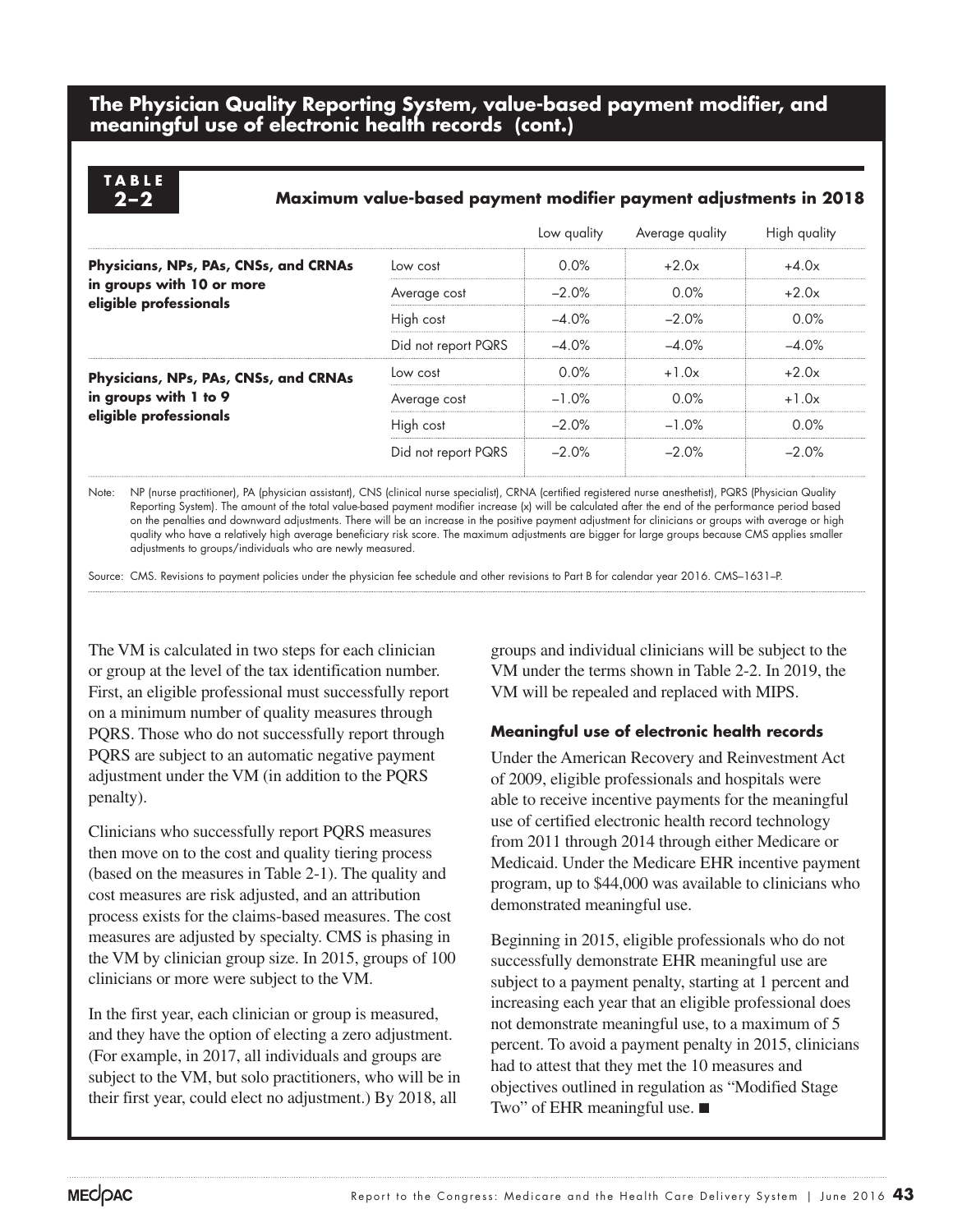In addition, the principles work together. For example, EAPEs could receive regulatory relief from statutory requirements designed to protect against overuse only if they are at risk for total Part A and Part B spending for their attributed beneficiaries. Similarly, having a beneficiary population of sufficient size to detect changes in spending or quality is of particular importance when measuring total spending and the kinds of population-based outcome measures (such as avoidable hospitalizations) of greatest importance to beneficiaries and the program.

#### **Clinicians should receive incentive payments only if the eligible alternative payment entity in which they participate is successful at controlling cost, improving quality, or both**

In the Commission's view, incentive payments should not be awarded for simply participating in an EAPE but should also be contingent on quality and spending performance. Performance already has some importance, in that the EAPE must—with an exception for certain medical homes—bear financial risk for monetary losses in excess of a nominal amount. However, if that risk for the entity were very low, it might be outweighed by the guaranteed 5 percent incentive payment for the clinicians, and so they might not have sufficiently strong incentive to control their spending.

An argument for awarding incentive payments simply for participating in an EAPE could be that investment is needed in new models and that they cannot be expected to work right away. Change is difficult in itself, and moving to something different requires an impetus. By this logic, it might be reasonable to have Medicare provide the initial investment to get models started and allow providers to invest in the tools needed to change how they provide care.<sup>9</sup>

However, a concern about rewarding providers for simply being in an EAPE as a transitional policy rather than rewarding the entity's performance is that, once a program is in place, historically Medicare has found it difficult to reduce rewards for being in a particular program or achieving a certain designation. Thus, one could argue that EAPEs should be required to meet a performance goal from the start. If the defining criteria for EAPEs are broad and do not require improved performance, it might be very difficult to roll them back if they are unsuccessful—with consequences for the sustainability of the Medicare trust funds.

#### **The eligible alternative payment entity should be at financial risk for total Part A and Part B spending**

MACRA requires that EAPEs be at financial risk (except for certain medical homes), have the capability to measure quality, and use EHRs. But entities do not have to improve value for the clinicians in them to receive the incentive payment. Making EAPEs responsible for total spending and patient outcomes might help move the FFS payment system from volume to value, encourage care coordination, and more broadly reform the delivery system. EAPEs could be at risk for total spending for a year or for an episode of care, depending on how the EAPE is defined. Risk in this context means that an entity would get a reward if performance exceeded expected performance and a penalty if actual performance were less than expected performance.

EAPEs should be at risk for total Part A and Part B spending, initially.<sup>10</sup> Under an ACO-like design, if spending is lower than a target, the APM would share in the savings, and if spending is higher than the target, the APM would share in the loss (the design could include limits on the loss or gain, such as risk corridors). The sharing percentage could be adjusted by performance on quality measures. Other designs, such as a per beneficiary payment that is contingent on performance calibrated to total Part A and Part B spending, could also be contemplated. Such approaches would limit risk yet still hold with the principle of performance being assessed on total Part A and Part B spending.

The basic argument for making the EAPE accountable for all Medicare spending per year for an attributed or enrolled patient is twofold: Such accountability is necessary (1) to achieve the clinical and financial integration promised by a reformed payment system and (2) to reduce the risk of excess spending without value.

We illustrate the importance of this principle by looking at the extreme alternative—holding the EAPE responsible only for the direct spending delivered by clinicians in the entity (that is, only fee schedule services).<sup>11</sup> This alternative would be unlikely to lead to improved value. First, there would be no incentive to coordinate care or reduce unnecessary services provided outside the entity. For example, there would be no reward for reducing readmissions because that would be a service delivered by a hospital, not by the EAPE's clinicians. A model in which the entity was at risk for only its direct revenue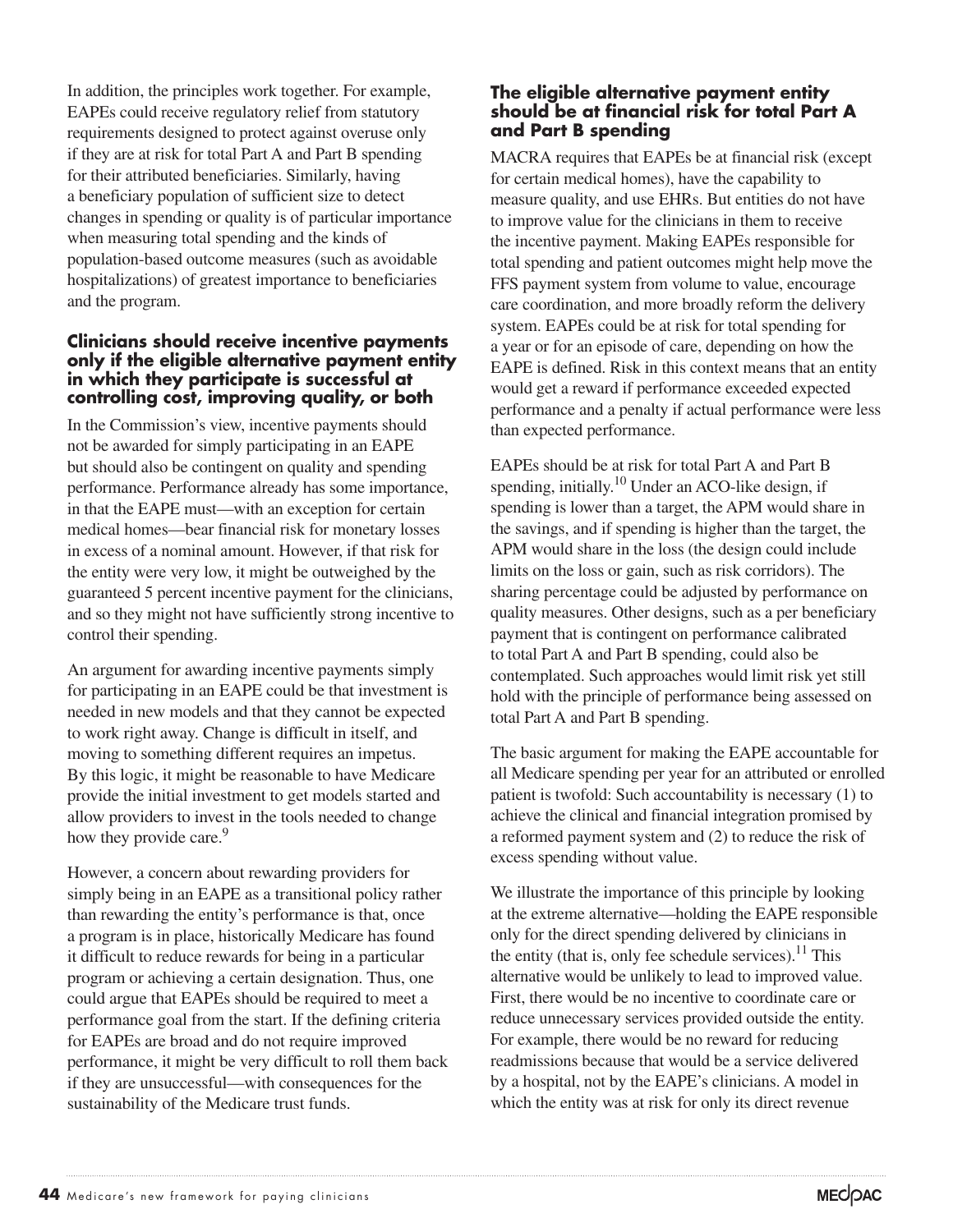would thus produce a disincentive for true savings or care coordination. In addition, such a design would encourage the entity's primary care clinicians to reduce their direct services and refer to specialists outside the entity conceivably the direct opposite of what would be desirable to improve quality and control total spending.

Second, the structure of the APM incentive payment could reinforce FFS incentives to increase volume, particularly if the entity is responsible only for the spending of its own clinicians. The level of the APM incentive payment is based on the clinician's FFS revenue. A clinician who bills more services to Medicare receives a higher APM incentive payment than a clinician who bills fewer services to Medicare. Indeed, if the amount of revenue "at risk" is capped at 2 percent of the entity's own billing and the incentive payment is 5 percent, providing additional services would net 100 percent of billing plus at least 3 percent. The incentive to provide more (or more intensive) services would be even greater than it is now. This scenario also underscores the importance of defining what spending the EAPE is responsible for and the meaning of "risk above a nominal amount."

#### **The eligible alternative payment entity should be responsible for a beneficiary population sufficiently large for CMS to detect changes in spending or quality**

The third principle is to require EAPEs to be responsible for a sufficient number of beneficiaries for CMS to reliably detect changes in spending or quality.

#### **Detecting changes in spending**

The statute requires that an EAPE bear financial risk for monetary losses in excess of a nominal amount. To determine whether a loss occurred, CMS has to determine what spending the entity is responsible for, what that spending would have been for these beneficiaries in the absence of the entity (a spending benchmark), and what spending actually occurred.

To measure spending reliably, a sufficient number of cases are needed so that the signal is not overcome by the noise of random variation. This requirement is of particular importance when the EAPE is responsible for all Part A and Part B spending for an attributed patient. As an example, the MSSP requires that a minimum of 5,000 beneficiaries be attributed to an ACO. Even with 5,000 beneficiaries, there is sufficient random variation that the difference between actual and benchmark spending must exceed 3.9 percent to be counted as

meaningful (in the case of one-sided-risk MSSP ACOs). Requiring EAPEs to be responsible for a minimum number of beneficiaries or cases could further restrict the number of entities that qualify, but otherwise it would be difficult to determine whether a meaningful change in spending occurred. One way to reach a minimum number would be to allow EAPEs to aggregate geographically dispersed clinicians to increase the number of attributed beneficiaries. This strategy is currently being used by certain rural MSSP ACOs.

#### **Detecting changes in quality**

The Commission supports assessing quality performance for ACOs and MA plans in comparison with local FFS performance on the basis of a small number of measures primarily focused on outcomes, such as potentially avoidable hospital admissions and emergency department visits, readmissions, mortality, and patient experience (Medicare Payment Advisory Commission 2014a). To do so, a minimum number of attributable beneficiaries for EAPEs is necessary for CMS to detect changes in performance on these key outcome measures.

MACRA requires that EAPEs have quality measures "comparable" to MIPS. This requirement links the two paths explicitly. However, MIPS, in contrast to EAPEs, is designed by law to assess performance at the individual clinician level, which poses a number of technical challenges. In any case, the methodologies used for quality measures in MIPS should not constrain EAPEs from innovating with respect to quality measurement. One way to ensure that constraint does not occur is to break the statutory link between EAPE quality and MIPS quality, or to interpret "comparable" quality measures in the broadest way possible. Another way is to ensure that the MIPS quality measurement process is less burdensome to clinicians and focuses on the most effective measures.

#### **Eligible alternative payment entities should have the ability to share savings with their beneficiaries**

One of the challenges for EAPEs will be to encourage involvement of the beneficiaries in their care decisions and incentivize use of providers that increase value. Beneficiary involvement would help entities' efforts to control spending and improve quality. Strategies to affect beneficiary behavior could include lower cost sharing for using providers in the entity or a reward after the fact if most visits were with entity providers (this is the route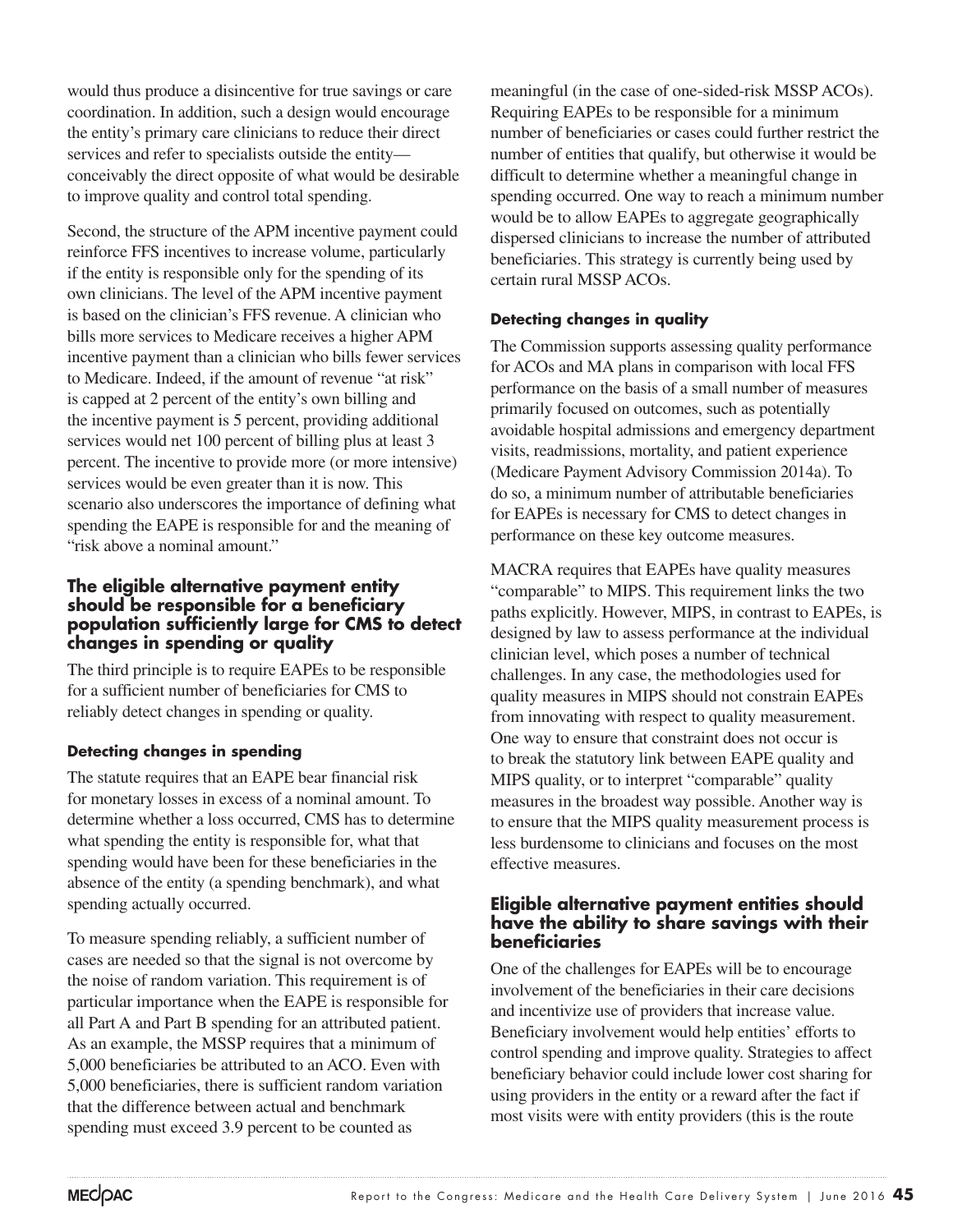proposed in the Next Generation ACO program). The Commission has noted that the lack of any mechanism for beneficiaries to share in savings accruing to ACOs was a shortcoming of that program and suggested that reduced cost sharing for primary care services in the ACO be allowed. If CMS could incorporate opportunities for beneficiaries to share in potential savings of EAPEs, the entities might be able strengthen beneficiary engagement.

#### **CMS should give eligible alternative payment entities certain regulatory relief**

Certain existing Medicare regulations were designed to prevent excessive service use. To the extent that an EAPE is at two-sided risk for total Part A and Part B spending, the entity could be given relief from some of those regulations. For example, Medicare statute requires a three-day inpatient hospital stay before use of a skilled nursing facility (SNF). In the case of an entity with twosided risk, this regulation could be waived because the entity has a strong incentive not to overuse SNF stays that are not clinically appropriate (particularly if the SNF is not in the ACO). The Commission's work on ACOs has established the principle that ACOs bearing twosided risk should be given regulatory relief. Similarly, EAPEs, to the extent that they are at risk, could be given relief from certain regulations. However, the extent to which the entity is at risk would dictate the regulatory relief provided.

#### **Each eligible alternative payment entity should assume financial risk and enroll clinicians**

Each EAPE should have a single body (such as a governing board) responsible for assuming risk, enrolling or certifying clinicians, and allocating bonuses or losses. From the entity's perspective, the power of the incentive is increased by allowing the EAPE to make its own rules for sharing savings and losses among its clinicians in a way that would reinforce incentives for care coordination and higher quality. Otherwise, it would need to be subject to CMS's administration of risk, enrollment, and rewards, which would not likely be optimal for payment entities in different geographic areas.

From CMS's perspective, the EAPE is at risk for financial loss. If that entity is not defined clearly, CMS would have to allocate losses and rewards to clinicians individually. That approach may be feasible, but difficult to carry out.

Delegating the responsibility of allocating rewards and penalties from the Medicare program to a single responsible entity would give maximum flexibility for delivery system reform. Each EAPE will differ in terms of the patients it serves, the delivery system in which it operates, and the resources available to improve patient care. Thus, a single body could allocate bonuses and penalties in ways that maximize value.

### **Implementation issues**

Certain implementation issues will arise regarding EAPEs. They include defining what is "risk in excess of a nominal amount," specifying how beneficiaries and providers are attached to entities, and limiting beneficiaries and providers to a certain number of entities. Some of these issues could be addressed in regulations while others may require legislation.

#### **Defining risk in excess of a nominal amount**

MACRA requires that EAPEs be at "risk in excess of a nominal amount." This requirement could be construed as a very small amount of risk—for example, the "risk" of the entity's investment in setting up the entity. We have defined *risk* in this report to mean that an entity would get a reward if performance exceeded expected performance and a penalty if performance were less than expected.<sup>12</sup>

It follows from our principles that the EAPE should be at sufficient financial risk to motivate clinician improvement and counter FFS volume incentives. First, there must be sufficient incentive to motivate clinicians to improve the quality of the care they deliver. Forming entities, figuring out what processes to improve, changing processes, and making improvement continual all require effort and investment. The possible reward would need to be perceived as being sufficient to make that investment pay off. Part of the reward for clinicians would be the 5 percent incentive payment on clinician revenue and part would be the prospect of a reward if actual spending were below expected spending. Second, without sufficient risk, the FFS incentive to increase the volume of services that clinicians can bill for is undiminished and in fact reinforced because the 5 percent bonus is computed on the clinician's total FFS revenue (not just the revenue coming through the EAPE). Thus, the incentive to reduce spending must be sufficient to counter this increased volume incentive as well. $^{13}$ 

Although being at financial risk in excess of a nominal amount does not seem to be a significant threshold,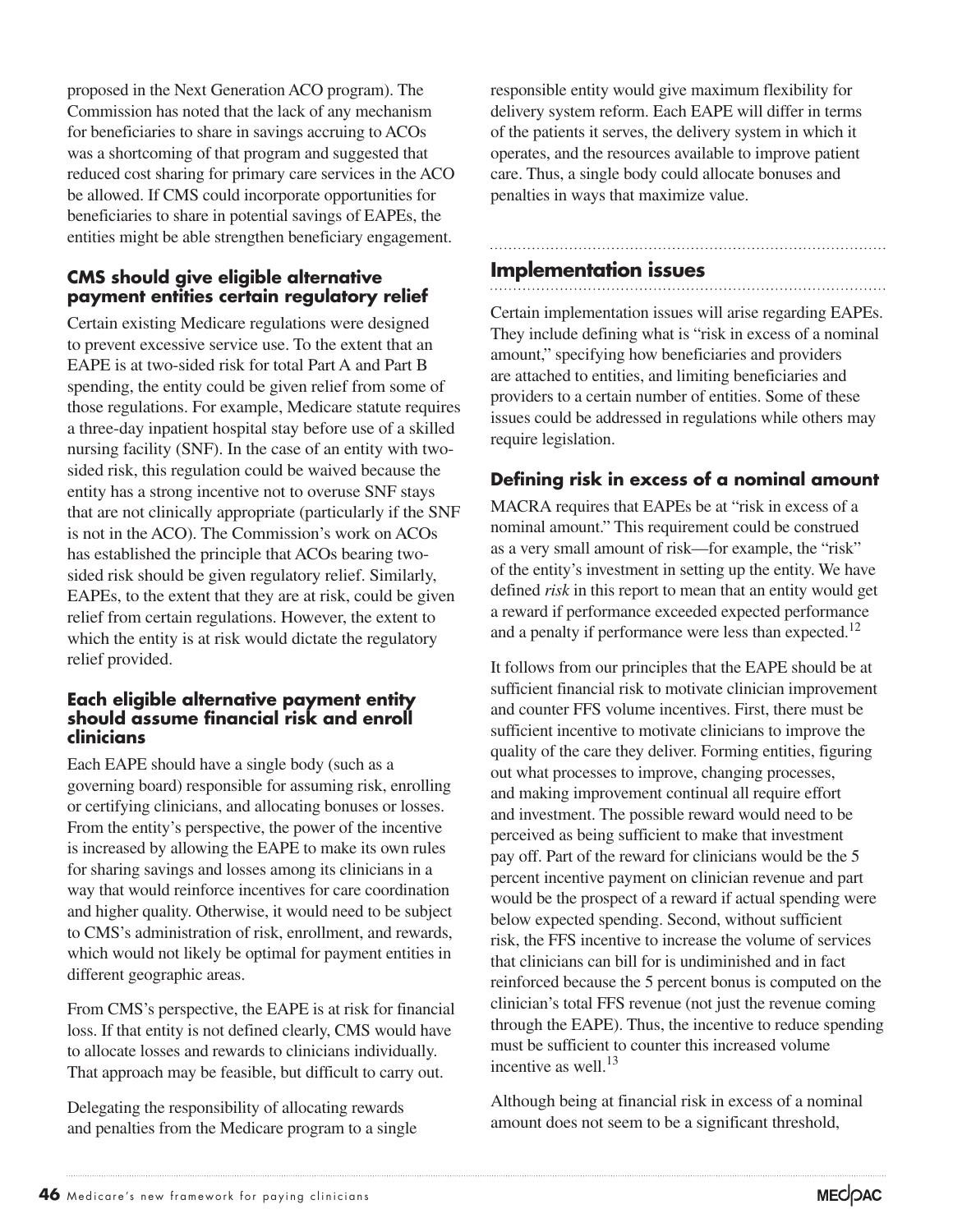currently only a small number of models could truly qualify if "risk in excess of a nominal amount" is defined as the difference between actual and expected benefit spending. A few existing models presently have shared risk for total population costs (Pioneer ACOs, Track 2 and Track 3 MSSP ACOs, Next Generation ACOs, and some End-Stage Renal Disease Seamless Care Organizations). Another select few have shared risk for a certain episode or time frame (Bundled Payments for Care Improvement).

### **Attributing or enrolling beneficiaries**

The Medicare program currently uses several methods to attribute beneficiaries to entities (see online Appendix 2-B, available at http://www.medpac.gov). In addition to attribution methods (which are passive), there are also enrollment methods (which are active). Attribution is used in the MSSP ACO program, and enrollment is used for Medicare Advantage. The Pioneer ACO model uses attribution as the principal method, but there was a limited test of enrollment in addition to attribution. That model of attribution plus limited enrollment is being extended to the Next Generation ACOs also. Under MACRA, a key implementation decision will be to decide whether alternative payment models should be required to use passive attribution of beneficiaries, active enrollment of beneficiaries, or a combination of both.

Under passive attribution, beneficiaries are associated with an entity without the beneficiary making any active choice. For example, beneficiaries are attributed to MSSP ACOs based on their Medicare claims history. Passive attribution has three advantages relative to enrollment for an EAPE: (1) the entity does not have the expense of marketing itself to beneficiaries; (2) it gives the entity a better chance to have a sufficient number of beneficiaries to reliably measure performance; (3) it helps ameliorate concerns about selection—that is, the possibility for the providers to steer patients with certain characteristics into or out of the entity. Beneficiaries could be attributed to the entity and subsequently given a chance to opt out, but they would not be required to opt in (enroll). Behavioral economics has shown that an opt-out scenario such as passive attribution is much more likely to engender participation than an opt-in scenario (Choi et al. 2002). However, beneficiary engagement involving beneficiaries in helping make their health care decisions—can be much lower in an opt-out scenario because beneficiaries do not take an active role in signing up or enrolling. For example, in the Medicare ACO

models (in which beneficiaries are free to go to any provider participating in Medicare), some ACOs have had trouble motivating beneficiaries to use providers in the ACO instead of outside the ACO. This situation can make it more difficult to coordinate care and control spending.

The basic argument for enrollment is that beneficiaries should have the choice to join or not join an entity that could have an effect on their health care. If a beneficiary had to enroll to be in an EAPE, the beneficiary would be more engaged and be more aware of the entity's goals. However, for this to happen, there would need to be a marketing and education effort before the beneficiary made that choice. Either CMS or the EAPE would have to develop and fund that effort. In addition, enrollment could theoretically lead to selection problems, which could argue for limiting it. For example, enrollment in Pioneer ACOs was limited to beneficiaries who had been attributed in previous years to forestall selection issues.

One form of enrollment is attestation. Attestation is a declaration by a beneficiary that a certain clinician is the beneficiary's chosen primary care provider. The advantage of attestation in an APM context is that beneficiaries do not have to be aware of the existence of an EAPE, but just need to know who they commonly go to for care.14 There are some precedents that suggest beneficiaries are willing to designate which clinician is their primary care provider. For example, in the Chronic Care Management (CCM) payment code, beneficiaries consent to receive CCM services from a provider and even pay for that privilege; there is cost sharing for the CCM payment (although thus far there has been relatively low use of the CCM code). More beneficiaries might be willing to select a primary care provider if that choice were associated with additional benefits or lower cost sharing (for the use of providers in the EAPE vs. providers outside, for example). A beneficiary's selection of a primary care provider could be considered selecting the EAPE that the primary care provider participates in. Such a design could be combined with passive attribution to increase the number of beneficiaries in an EAPE and yet preserve beneficiary choice and increase beneficiary engagement.

#### **Restricting the number of EAPEs a beneficiary or a provider can be in per year**

MACRA appears to permit clinicians to participate in, and beneficiaries to be attributed to, multiple EAPEs in a year. There are pros and cons to restricting the number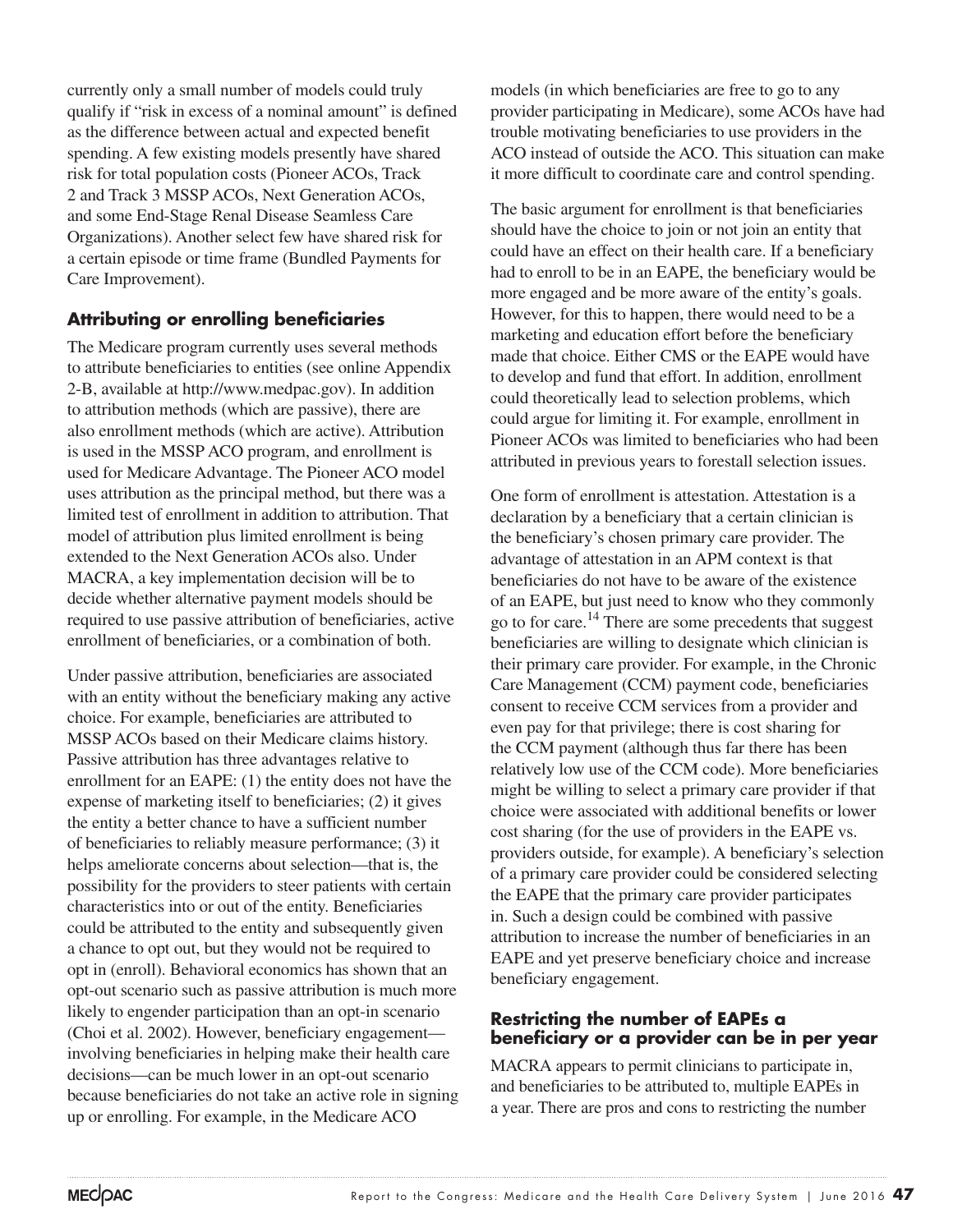of entities in which either a clinician or a beneficiary can participate in during the year. Limiting the number of entities per beneficiary (e.g., by specifying that the EAPE must be at risk for all spending for the beneficiary for the full year, or stating that beneficiaries cannot be in more than one EAPE at a time) would simplify assessing performance and calculating incentive payments. This method could also improve coordination if beneficiaries know that one provider or entity is responsible for the full continuum of their care.

On the other hand, limiting the number of entities per beneficiary or provider would decrease the number of such entities and could restrict options for certain specialties. For example, if the number of EAPEs were limited to only one per patient per year, entities in bundled payment models could be less likely to have many patients attributed to them because some patients may already have been attributed to a different EAPE.

Also, if beneficiaries are attributed to EAPEs based on their relationship with a clinician, that clinician would need to be unequivocally associated with one entity so that the beneficiary could be attributed unequivocally to that same entity. Clinicians who are not used for attribution could still participate in multiple entities.

# **Considerations for MIPS**

MIPS sets out the framework for Medicare to measure and report clinicians' performance and to adjust their payments. To start with, MIPS consolidates the three existing performance programs: the PQRS, meaningful use of certified EHR technology, and the VM. MIPS will assess clinician performance in four areas—quality, resource use, meaningful use of certified EHR technology, and clinical practice improvement activities. MIPS is the default option for clinicians who make no affirmative choice to join an EAPE and will apply to clinicians who do participate in an EAPE but do not have sufficient revenue coming through the EAPE to meet the statutory minimum participation level.

Policy making with respect to MIPS will build on Medicare program experience with the performance systems currently in use—PQRS, VM, and meaningful use of certified EHR technology. Medicare's experiences with these programs give some insight into the challenges facing individual clinician performance measurement.

#### **Attempts to measure clinician performance have limitations**

Since 2007, CMS has had a clinician-level quality reporting system (i.e., PQRS), to which additional requirements and capacities have been added to build to a value-based purchasing program for clinicians. The VM began applying to clinicians and clinician groups in 2015.

Along the way, policymakers have learned several lessons. The first is the questionable utility of the PQRS measures. PQRS consists largely of clinician-reported process measures such as whether the clinician ordered the appropriate tests or conducted appropriate follow-up. The benefit of such measures is that they are completely within the clinician's control. The drawback is that the measures are often poor signals of ultimate outcomes of importance to the patient (such as improvement in functioning or avoiding unnecessary hospital stays). For example, the most commonly reported measure in PQRS (with 110,000 clinicians reporting in 2014) is measure 130: *Documentation of Current Medications in the Medical Record* (Centers for Medicare & Medicaid Services 2015a). While documentation of medications is important, reporting that this happened (often requiring chart review or EHR extraction) to Medicare adds a burden that may not be commensurate with the value of the measure. Reporting and analyzing such ineffective measures absorbs resources for clinicians and CMS that could be used in a more productive way.

In addition, performance on these clinician-reported process measures is often tightly clustered, limiting the ability to differentiate clinicians based on their performance. Some measures are "topped out," which means that virtually all providers report doing them. One example of a measure that is topped out is measure 242: *Coronary Artery Disease (CAD) Symptom Management*, which had a mean performance rate of 99.9 percent in 2014 (Centers for Medicare & Medicaid Services 2015a). In general, if one goal of quality measurement is to spur improvement, it is unlikely to do so if all clinicians can perform well on the measures without actually improving.

A different approach to quality measurement, which the Commission finds of greater value for assessing the performance of groups such as ACOs and Medicare Advantage plans, is to focus on outcome measures (such as readmissions, mortality and patient experience) (Medicare Payment Advisory Commission 2014a). However, these measures are not as statistically reliable as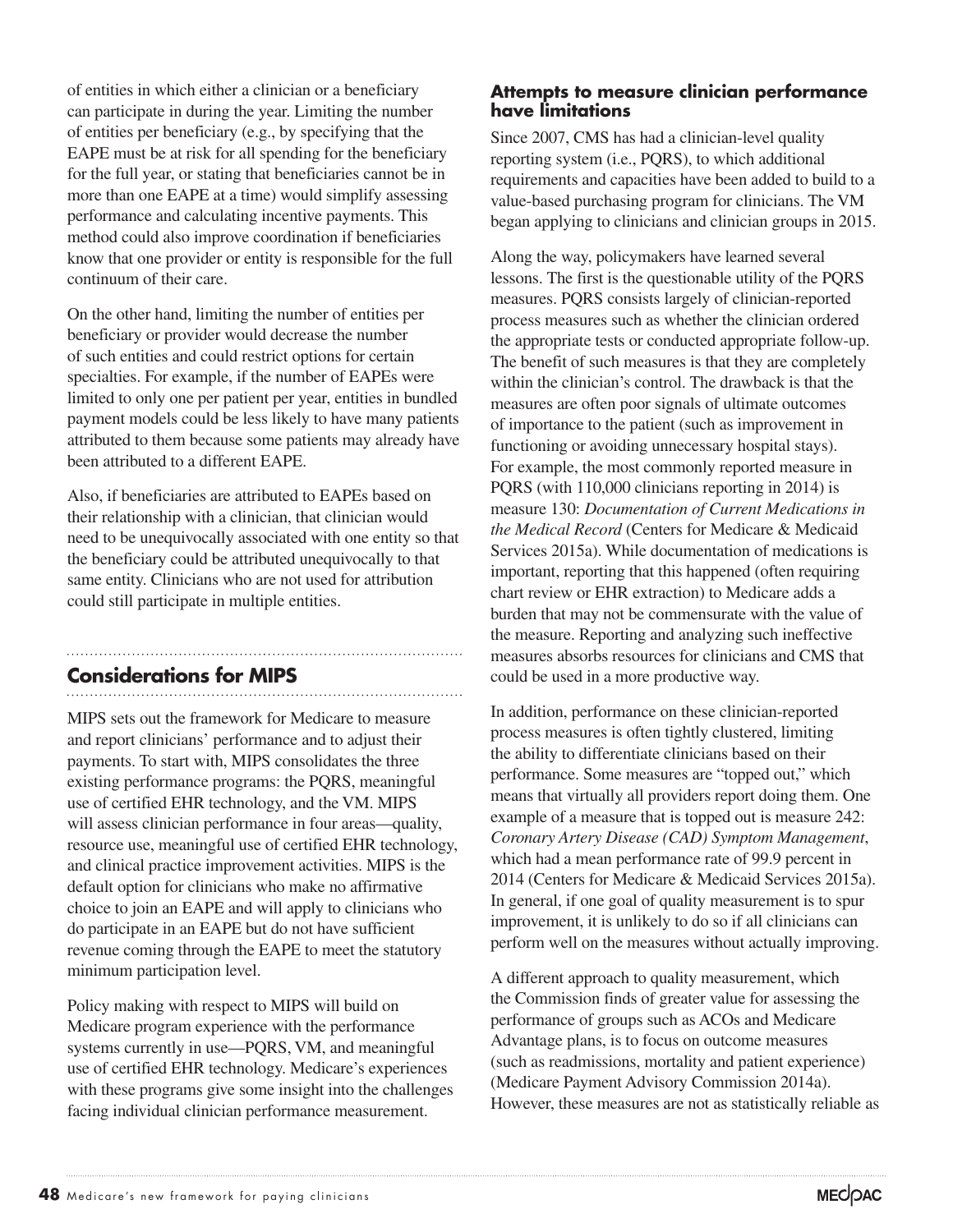process measures at the individual clinician level and must be risk adjusted. In addition, claims-based and patientexperience measures require attribution to clinicians, who may not feel that they should accept full responsibility for (or could influence) the outcome at hand.<sup>15</sup>

CMS has attempted to straddle these two approaches in the current VM. The VM uses nine clinician-reported PQRS measures, three claims-based avoidablehospitalization measures, and six claims-based resource use measures. The use of both clinician-reported quality measures (clinicians choose their 9 from nearly 300 PQRS measures) and claims-derived measures (requiring minimum thresholds, risk adjustment, and attribution rules) has contributed significantly to both the program's complexity and its indeterminate findings. In the VM's first year, CMS applied it to groups with 100 clinicians or more. Of this group of large practices (for whom quality and resource use measures should be more reliable than average, given their large panel sizes), CMS determined that 80 percent of those measured could not be differentiated from average (i.e., were within one standard deviation of the mean) (Centers for Medicare & Medicaid Services 2015b).<sup>16</sup>

### **Possible paths forward**

MIPS will shine a bright light on these performance measurement limitations as clinicians face increasing penalties for nonreporting and low performance and possibly large rewards for high scores. It is therefore important to improve and possibly simplify the current set of measures rather than just incorporate all the current programs into MIPS. Improving the value of the quality measure set and using claims-based quality and resource measures are two ways to move toward strengthening performance measurement. Additional issues will be risk adjustment, attribution or other methods of attaching beneficiaries to clinicians, definition of episodes, and comparison groups.

#### **Improve the value of the quality measure set**

Some of the quality measures in PQRS are inefficient, meaning that their benefit is outweighed by the burden imposed by reporting, collecting, and analyzing them. CMS should move expeditiously to eliminate such measures from the measure set, particularly those that impose a reporting burden, are poorly linked to outcomes of importance for beneficiaries and the program, and reinforce FFS incentives to overprovide clinically marginal care.

One reason for the multiplicity of measures and reporting methods in PQRS is CMS's attempt to ensure that all clinicians have multiple measures on which they can report.17 Another way to ensure this coverage is to add clinician-level measures that can be calculated solely from claims. Of particular importance are measures of overuse or inappropriate care, especially in the FFS environment, where clinicians have a financial incentive to overprovide low-value care. CMS could consider adding more measures of low-value care to the MIPS measure set, such as claims-calculated measures of low-value care (Medicare Payment Advisory Commission 2016). CMS has retired some measures and added overuse measures in the past few years. MACRA also appropriated additional funding for CMS to develop quality measures, which represents an opportunity to improve the quality measure set.

#### **Consider approaches using claims-based quality and resource use measures**

The Commission has supported claims-based outcome measures for use in assessing ACO and MA performance (relative to FFS performance in a local area) and making payment adjustments based on quality for ACOs and MA plans that perform better than FFS in their local area (Medicare Payment Advisory Commission 2015, Medicare Payment Advisory Commission 2014a). We outline three possible considerations for using a similar approach for clinician-level performance.

**Exploit and improve the measures currently in use** For use in the VM, Medicare is currently calculating six resource use measures and three quality measures using claims (Centers for Medicare & Medicaid Services  $2015b$ .<sup>18</sup> Some of these measures could be used more directly in the Medicare program. They could be used in MIPS, for example, or to identify persistent outliers. More claims-based measures could also be developed. In addition, some of the claims-derived measures may be more reliable than widely believed. For example, the Commission has done work showing that, for half of physicians, a relative resource use measure could be calculated with moderate reliability (Miller et al. 2010). It might be possible to improve the reliability of these individual- and group-level measures using multiple years of data, or potentially data from other payers. In addition, there may be opportunities to augment claimsbased measures with information from electronic medical records that could be reported on claims.

**Assess performance at an aggregate level** One way to handle the problem of reliability at the individual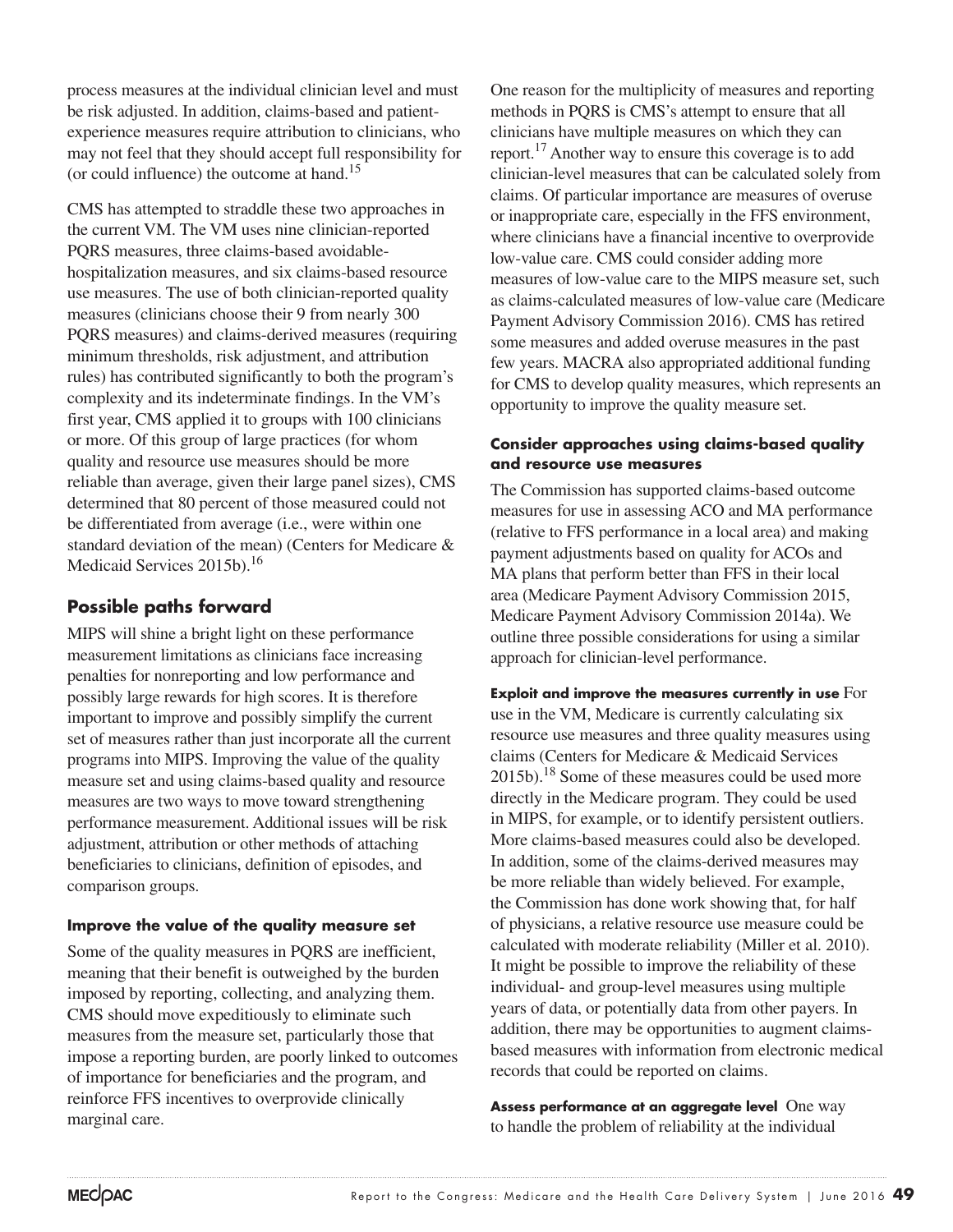clinician level is instead to aggregate across providers. This aggregation is part of what makes it possible to assess ACO and MA performance using broader outcome measures. The Medicare program could assess performance across all FFS clinicians in a local area and consider whether modest payment adjustments would be appropriate at the extreme ends of performance for those clinicians considered as a group. (Although this approach would seem to create an issue similar to the SGR problem of being a collective assessment, the assessment would be at a local level, not nationwide. It might be possible to define *local* in a way that would make this assessment more acceptable to clinicians.) Such an approach could also motivate discussions of quality improvement and redirecting resources to localities needing improvement (Medicare Payment Advisory Commission 2011).

**Focus on outliers** The Medicare program could also use outcomes and resource use measures to focus on persistent clinician outliers—that is, clinicians whose performance diverges radically from their peers year after year. The benefit of such an approach is that it could focus Medicare's attention on clinicians with the most divergent patterns. It also could help identify clinicians with aberrant billing patterns that indicate fraud or inappropriate use. Measures of low-value care and relative resource use may be particularly relevant.

#### **In setting MIPS policy, CMS should focus on improving the value of its quality programs**

Minimizing the burden of quality reporting and maximizing the use of claims data, which the Medicare program already collects, as a source for quality measurement can improve the program in two ways. First, it will simplify the administration of MIPS. Second, it could provide a more seamless transition between the two programs (MIPS and APMs) as clinicians move from one to the other. In addition, ensuring that MIPS is consistent in principle with the kind of measurement that is most desirable for assessing ACO and MA plan performance (as well as APMs, potentially) would provide consistency across the Medicare program.

# **Considering MIPS and APM incentives**

If one goal of MACRA is to "push" clinicians from FFS and "pull" them into EAPEs, then the incentives for clinicians must be sufficiently strong to achieve that goal. However, constructing such incentives will be a challenge

(in part because clinicians in EAPEs will often continue to be paid under FFS). Giving clinicians a 5 percent incentive payment if they participate in EAPEs and meet the threshold is a strong draw. However, some clinicians may be convinced they could get rewards under MIPS that would be greater than the incentive payments for being in an EAPE—possibly with less disruption to their practice.<sup>19</sup>

The maximum penalties under MIPS rise from 4 percent to 9 percent over time; however, bonuses for good performance could be much higher because of the way the budget-neutrality calculation is made. For example, if there is a large share of clinicians losing 9 percent for poor performance and relatively few clinicians being rewarded for good performance, the rewards for those few could greatly exceed 9 percent. $^{20}$  Clinicians' confidence in making an a priori judgment about their relative performance under MIPS will depend on what measures are included in MIPS and how predictable performance under MIPS will be. Of particular importance will be CMS's ability to reliably differentiate among individual clinicians' performance using the MIPS framework, which in our view will be limited at best.

However, clinicians do not face a clear choice between the APM and the MIPS paths. A clinician's choice is to participate in one (or more) models and hope that the entities in which he or she participates are deemed EAPEs by CMS and that enough of his or her personal billings go through the EAPEs each year to meet the threshold for qualifying participation. Further, this calculation has to be made every year, and the threshold gets higher each year. Because a participating clinician's ability to meet the APM threshold is not a foregone conclusion, clinicians in EAPEs may also report under MIPS in the event that the APM threshold is not met. For this reason, MIPS and APMs should be aligned.

#### **Taking similar approaches to similar issues**

There are several considerations that argue for resolving issues that will arise in both MIPS and APMs in similar ways to avoid unintended consequences and to reduce the burden on clinicians when they inevitably move across programs—either by design or by circumstance. MACRA requires the quality measures for EAPEs to be comparable to those in MIPS. But MIPS could resemble the current VM and could use some inefficient quality measures because of the particular challenge of assessing quality at the individual clinician level. Clinicians will face the uncertainty of whether they will qualify to meet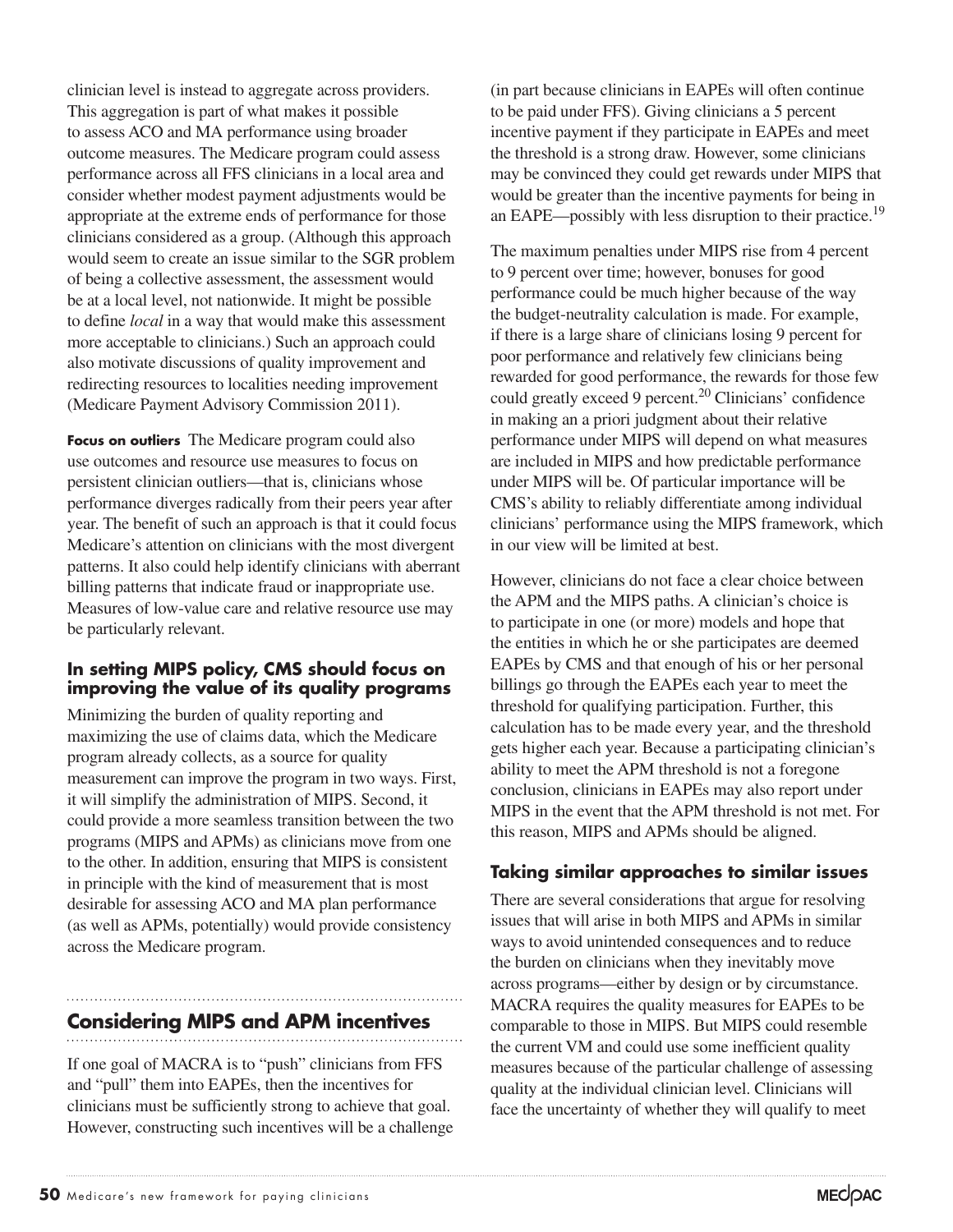the threshold for the APM incentive payment and the exemption from MIPS even if they participate in an EAPE.

The issue of how beneficiaries are attributed to an EAPE will be of consequence to determine how much of a clinician's billings go "through" the entity. At the same time, certain measures under MIPS (for example, those concerned with resource use) will also depend on how beneficiaries are attributed to clinicians. In addition, resource use will need to be defined in each program. Will it mean total Part A and Part B spending for attributed beneficiaries, as we suggest in the APM context, or something else such as episode spending? These and other issues will need to be addressed consistently across both programs to avoid opportunities for arbitrage that might otherwise arise. Such opportunities could be disadvantageous for the program and create confusion and burden for clinicians. Measurement in MIPS also should be designed to increase the value of the quality and resource use measures that clinicians report and that CMS uses for adjusting payments.

At the same time, limitations that may be present in the FFS environment (particularly those arising from the need to measure an individual clinician's performance) should not limit efforts to better measure EAPEs' performance. Certain entities may closely resemble ACOs, and the Commission has suggested that ACOs and MA plans,

which have taken responsibility for Medicare spending and quality for a population of Medicare beneficiaries, could best be measured using population-based outcome measures.

# **Conclusion**

We conclude that clinician quality reporting under MIPS should be designed to minimize the collection of inefficient quality measures and improve the overall value of the quality programs, as discussed earlier. Such a design will make it easier for all clinicians to report under MIPS if they unexpectedly do not meet the requirements to be qualifying participants in EAPEs. Resource use and other measures should track across the MIPS and APM paths to the extent possible to avoid unintended consequences. However, the end goal of using a small set of populationbased outcome measures for APM entities, ACOs, and MA plans should not be compromised. In short, as regulations are written for both APMs and MIPS, these issues and definitions will have to be carefully coordinated to create the right incentives for clinicians. The right incentives will result in delivery system reforms that further the goal of controlling Medicare spending and improving quality while preserving or improving access for Medicare beneficiaries. ■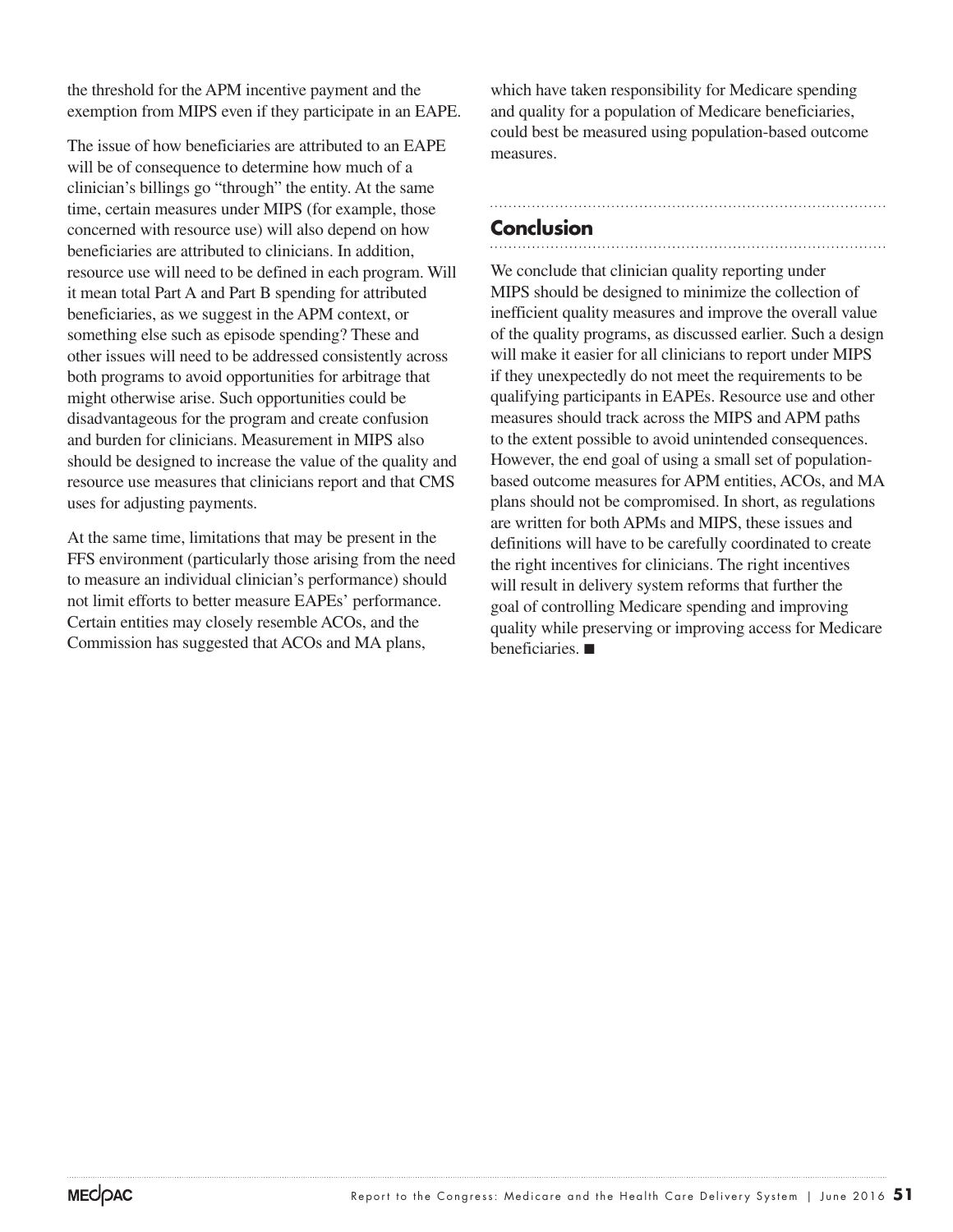# **Endnotes**

- 1 The basic MIPS adjustments are budget neutral, but there is an additional amount appropriated for high performers for a limited period.
- 2 The actual update in any year will be the result of all provisions in law; for example, in 2015, a misvalued code target reduced the update.
- 3 CMS can use either a revenue calculation or a patient calculation to determine whether a clinician meets the threshold to be a qualifying participant. Exactly what "revenue coming through" an EAPE means will be defined in regulation. It could depend on what spending the EAPE is responsible for. For example, if the EAPE a clinician is participating in is responsible for all of its attributed beneficiaries' Part A and Part B spending, then all of the clinician's billing for any of those beneficiaries could be defined as coming through the EAPE. If the EAPE's responsibility is limited to spending during an episode, then the revenue coming through the EAPE could be limited to spending billed during the episode.
- 4 The following is a more concrete example. The Pioneer ACO model is an alternative payment model (run through CMMI authority). The Montefiore ACO is an entity operating a Pioneer ACO. For the Montefiore ACO to be an eligible alternative payment entity, the Pioneer ACO model would have to require risk above a nominal amount, use of certified EHR technology, and payment based on quality measures comparable to MIPS.
- 5 The criteria for these all-payer EAPEs are largely the same as for Medicare EAPEs: The payment arrangement requires use of certified EHR technology, makes payment based on a set of quality measures comparable to MIPS, and requires them to assume risk for losses above a nominal amount, or the entity is a medical home. The financial losses language in the statute for the all-payer calculation is slightly different from the Medicare APM calculation. Specifically, the all-payer language refers to "nominal financial risk if actual aggregate expenditures exceed expected aggregate expenditures."
- 6 In general, partial-qualifying APM participants can elect to be excluded from MIPS payment adjustments.
- 7 For example, the Next Generation ACO demonstration has an option for ACOs to receive partial capitation payments.
- 8 Each of these terms will need to be defined in regulation. For example, *resource use* could mean the measures in use in the value-based payment modifier, which are five per capita spending measures and the Medicare spending per beneficiary measure. The category weights reflect the fully phased-in

weights. In the first two years, resource use weights will be lower and quality weights will be higher.

- 9 Models to improve care coordination in FFS Medicare have had only modest success to date. See the Commission's June 2012 report to the Congress.
- 10 It is not clear how APMs could be responsible for Part D spending at this time. We are continuing to assess approaches to incorporating Part D spending into shared savings models.
- 11 This alternative is extreme in the sense that it is at the opposite end of the spectrum from total Part A and Part B spending. Some have proposed that the EAPE be responsible only for spending by its clinicians or the spending they directly control.
- 12 There could be limits on the risk involved, particularly if the APM covers small entities. These limits could involve risk corridors, caps on individual spending, or other features of the model.
- 13 Another option would be to limit the billing on which the 5 percent incentive payment is computed to the revenue coming "through" eligible entities. This option would eliminate the threshold requirement (e.g., 25 percent of billings in 2019) and the uncertainty of clinicians as to whether they would be eligible for the incentive payment. This approach would require a legislative change.
- 14 In the APM context, when beneficiaries are still free to go to any provider, attestation has very little downside for the beneficiary because the beneficiary does not give anything up in attesting.
- 15 Current claims-based attribution rules (like those used in the VM) can be more useful for assessing the performance of primary care clinicians than some specialty clinicians because those attributions are often based on a plurality of evaluation and management visits.
- 16 The Medicare program may be unable to differentiate clinicians because of both the measures in use and the small number of cases applicable for each measure.
- 17 Even with multiple options, in 2016, 40 percent of clinicians did not successfully report PQRS measures—and as a result accepted penalties totaling 4 percentage points.
- 18 The six resource use measures (called "cost measures" in the VM) are per capita spending measures for four chronic conditions, total per capita spending, and the Medicare spending per beneficiary measure.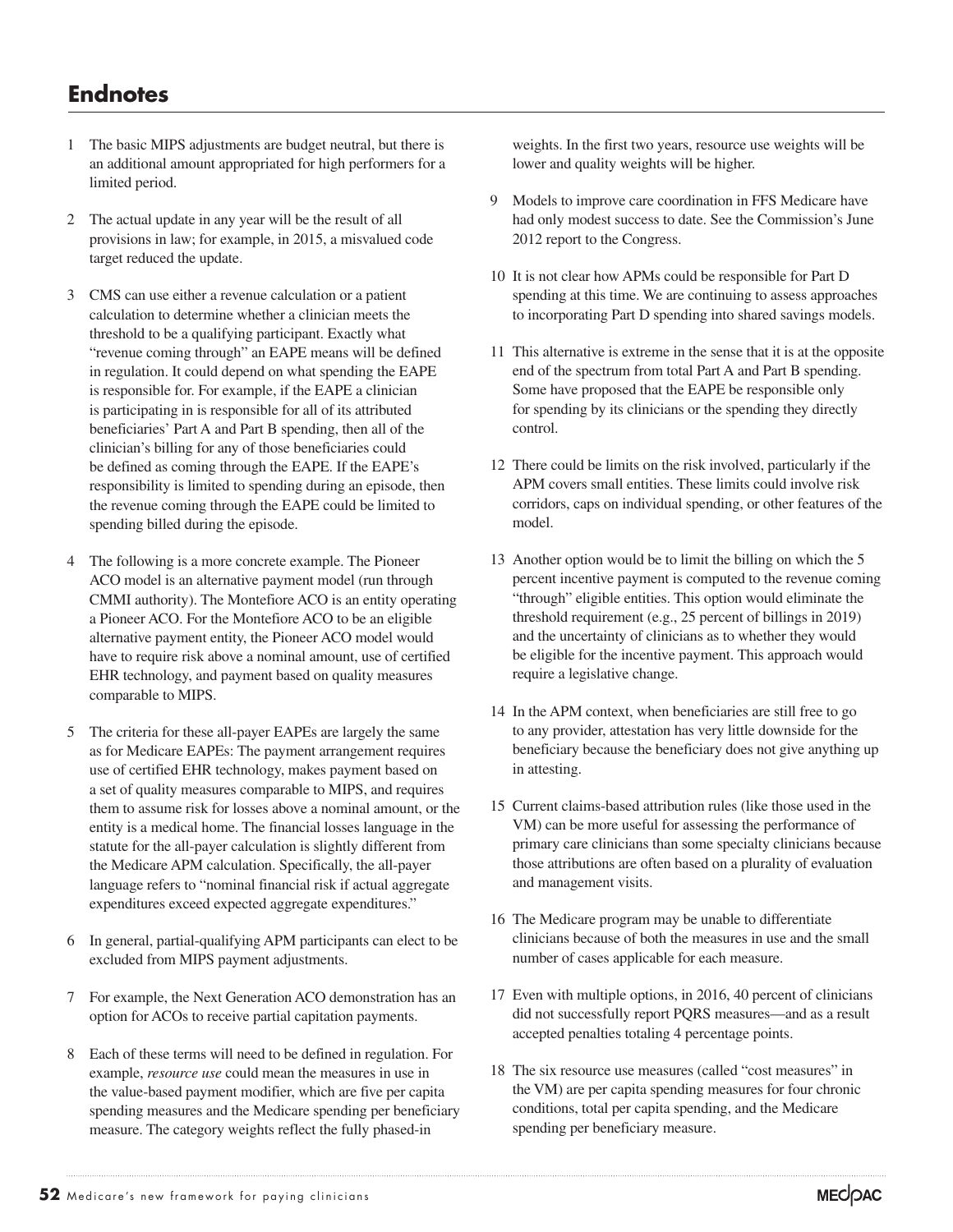- 19 These considerations might also change clinicians' judgments about the desirability of being in MA networks. Although there are many other considerations, such as being in an insurer's network for other products and the insurer's market share in the community, how a clinician thinks he or she will fare in MIPS may change the desire to accept MA plan payment rates and agree to MA plan contracting terms.
- 20 In the 2016 VM calculation, the upward adjustment for good performance was nearly 16 percent (or 32 percent for the highest performance) because about 40 percent of clinicians and groups subject to PQRS did not successfully report PQRS quality measures. The maximum upward adjustment by 2022 under MIPs will be 37 percent.